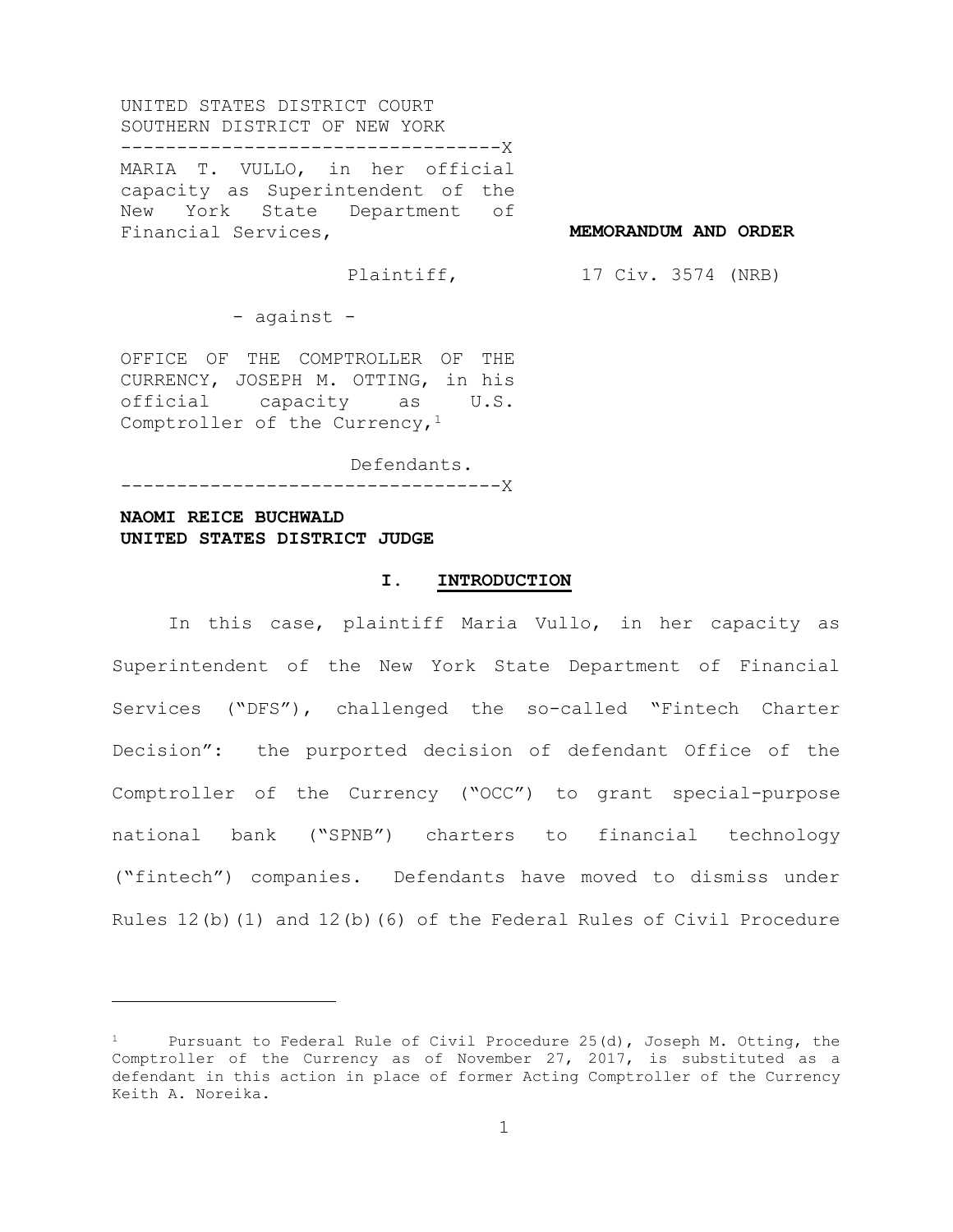for lack of subject matter jurisdiction and failure to state a claim. Since the OCC has not reached a final "Fintech Charter Decision," defendants' 12(b)(1) motion is granted as plaintiff has suffered no injury in fact as required for Article III standing and because plaintiff's claims are not ripe.

#### **II. BACKGROUND**

## **A. Factual Background**

#### **1. Parties**

Plaintiff Maria Vullo is the Superintendent of DFS, the agency responsible for enforcing New York State's banking, financial services, and insurance laws. Compl. ¶¶ 16-18. DFS licenses and supervises 288 state and international banks and approximately 600 non-bank financial services firms, including companies that use technology as a core part of their business to lend or transfer money. Compl. ¶ 10; Id. Ex. C, pp. 1-2.

Defendant OCC is a bureau of the United States Department of the Treasury and operates as the primary supervisor of federally chartered banks in the United States. Compl. ¶ 19. OCC approval is required to establish a national bank. Compl. ¶¶ 21, 24; 12 C.F.R. § 5.20.

## **2. The OCC's Amendments to 12 C.F.R. § 5.20(e)(1)**

In 2003, the OCC adopted a final rule amending 12 C.F.R. § 5.20(e)(1) to provide that a national bank "may be a special purpose bank that limits its activities to fiduciary activities or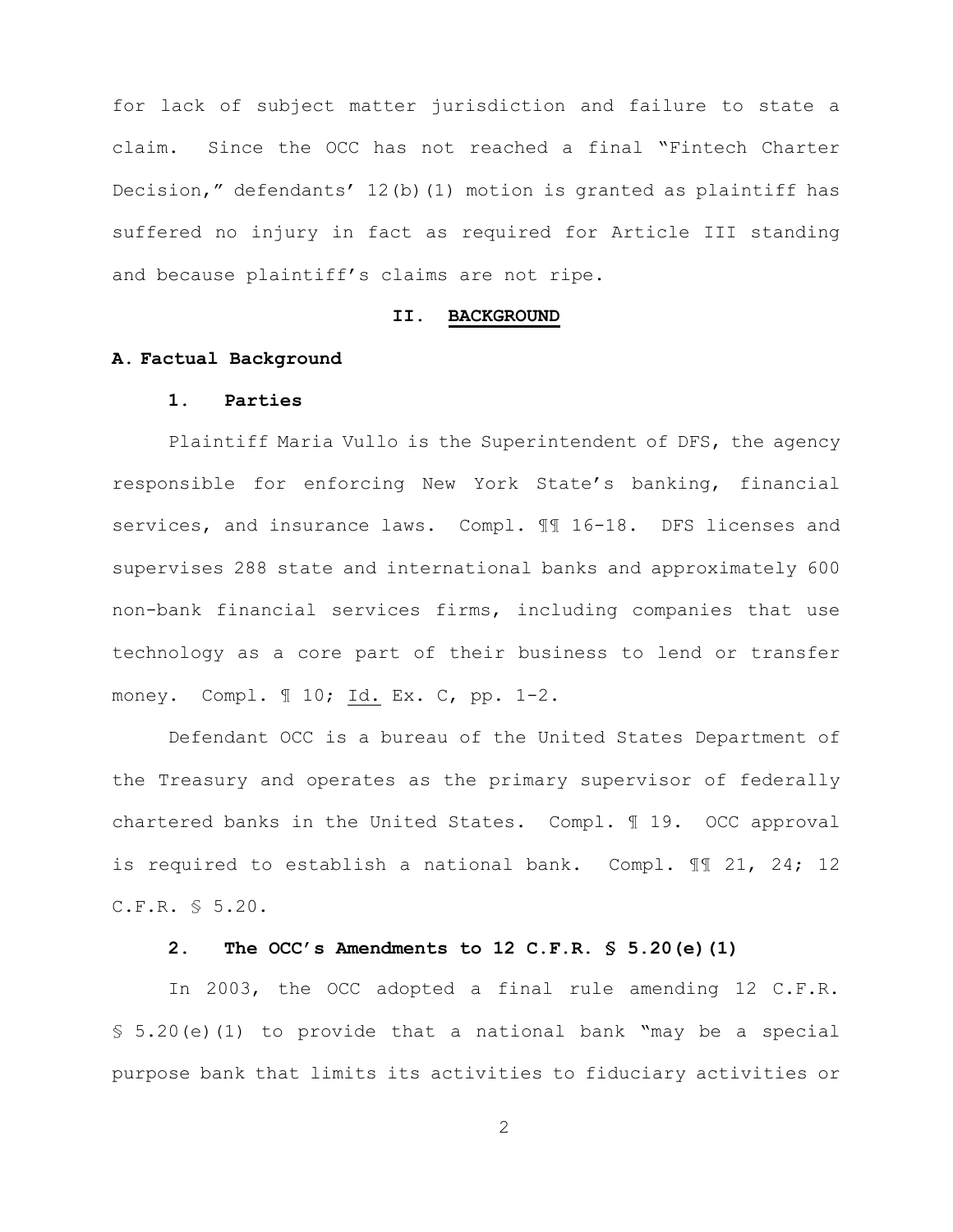to any other activities within the business of banking." Compl. ¶ 24; see Rules, Policies, and Procedures for Corporate Activities; Bank Activities and Operations; Real Estate Lending and Appraisals, 68 Fed. Reg. 70122-01 (Dec. 17, 2003). The amended regulation, which became effective January 16, 2004, provides that "[a] special purpose bank that conducts activities other than fiduciary activities must conduct at least one of the following core banking functions: Receiving deposits; paying checks; or lending money." 12 C.F.R. § 5.20(e)(1)(i); Compl. ¶ 24.

#### **3. Comptroller Curry's Fintech Charter Proposal**

Under Thomas J. Curry, who was appointed Comptroller of the Currency by President Obama in April 2012, the OCC began considering the possibility of issuing SPNB charters under the amended 12 C.F.R. § 5.20(e)(1) to fintech companies. Compl. ¶¶ 28-39.

In August 2015, Comptroller Curry announced an initiative to create a framework to improve the OCC's ability to identify and understand trends and innovations in the financial services industry. This "responsible innovation" initiative focused on the evolving needs of consumers of financial services, with a focus on regulating developments in the fintech sector. The following year, the OCC published the March 2016 White Paper, which elaborated on Comptroller Curry's vision for the agency to adopt its regulatory framework to reflect changes in the fintech sector. Compl. ¶ 28;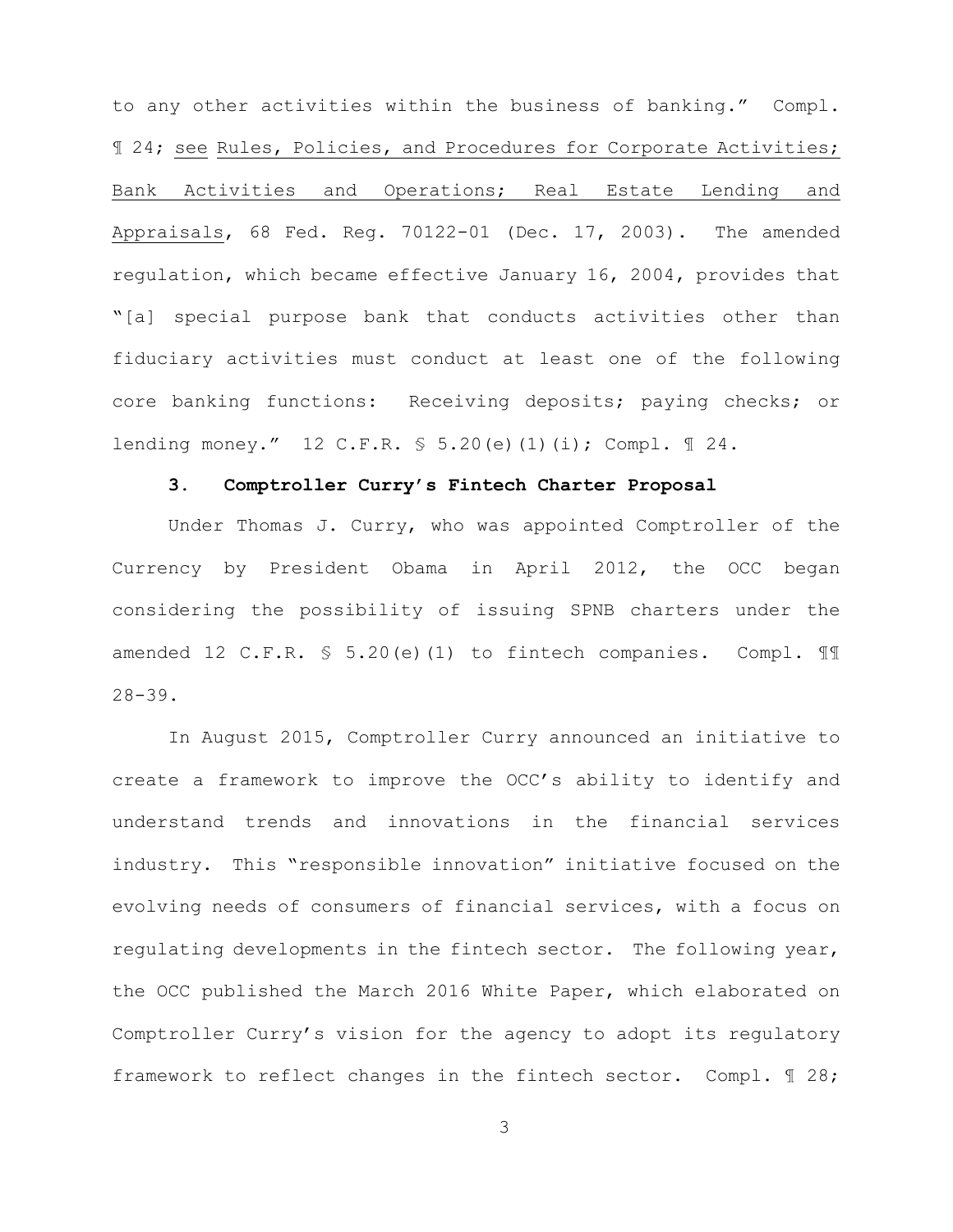Office of the Comptroller of the Currency, "Supporting Responsible Innovation in the Federal Banking System: An OCC Perspective" (Mar. 2016) ("March 2016 White Paper"), Compl. Ex. A., p. 4.

The first indication that the OCC was considering issuing SPNB charters to fintech companies came in the context of a proposed rule that addressed receiverships for national banks that are not insured by the FDIC. Compl. ¶ 29; Receiverships for Uninsured National Banks, 81 Fed. Reg. 62,835 (Sept. 13, 2016). Citing 12 C.F.R.  $$ 5.20(e)(1)$ , the OCC stated that it "may charter other special purpose banks with business models that are within the business of banking," and that "as part of the agency's initiative on responsible innovation in the Federal banking system, the OCC is considering how best to implement a regulatory framework that is receptive to responsible innovation, such as advances in financial technology." Compl. ¶ 29; 81 Fed. Reg. 62,835, 62,837.

In December 2016, the OCC published another white paper that asked for comments from the public as to "whether it would be appropriate for the OCC to consider granting a special purpose national bank charter to a fintech company." Compl. ¶ 30; Office of the Comptroller of the Currency, "Exploring Special Purpose National Bank Charters for Fintech Companies" (Dec. 2016) ("December 2016 White Paper"), Compl. Ex. B, p. 2. The OCC explained that it was considering various categories of fintech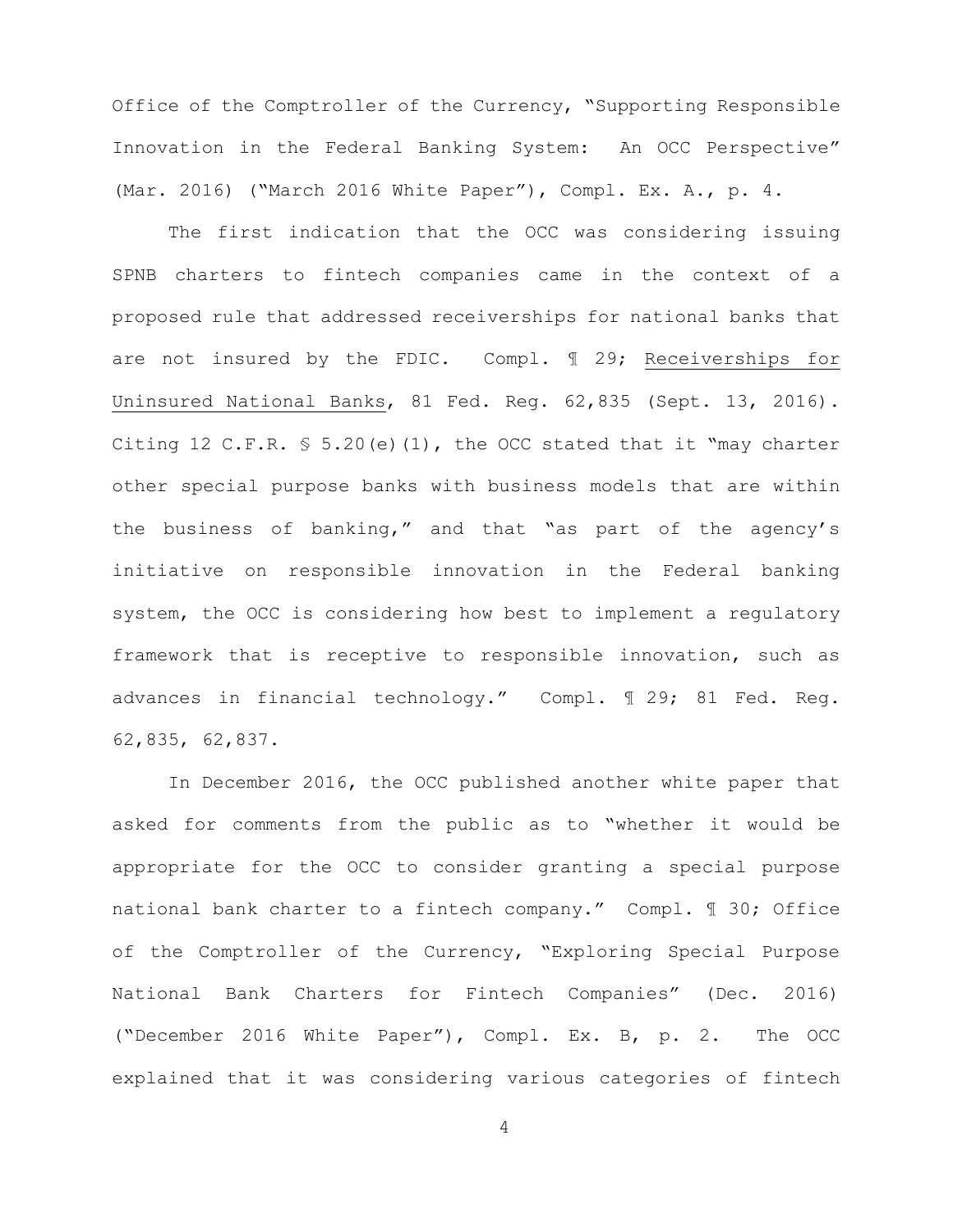companies, including marketplace lenders that provide loans to consumers and small businesses, companies that provide paymentrelated services, businesses that engage in digital currencies and distributed ledger technology, and companies that provide financial planning and wealth management products and services. Dec. 2016 White Paper, p. 4. At the end of the white paper, the OCC asked for responses from the public to thirteen questions about the potential benefits and risks of issuing special purpose national bank charters to fintech companies. Id., pp. 15-16.

Over 100 individuals and institutions provided comments in response, including DFS, which objected to the proposal because it would invite risk of regulatory confusion and uncertainty, stifle small business innovation, create institutions that are too big to fail, threaten state consumer protection laws, and increase the risks presented by nonbank entities. See Compl. ¶ 31; Letter from Superintendent Maria T. Vullo to Comptroller Thomas J. Curry (Jan. 17, 2017) ("First DFS Letter"), Compl. Ex. C.2 In this letter, DFS acknowledged that it was responding to the OCC's proposal, rather than to a final decision. See First DFS Letter, p. 8 ("NY

i

 $2$  Other objecting parties included the Conference of State Banking Supervisors, the Independent Community Bankers of America, U.S. Senators Sherrod Brown and Jeffrey A. Merkely, and the Illinois Department of Financial and Professional Regulation. Compl. ¶¶ 31-33 & Exs. D-G. Several individuals and institutions also offered comments in support of the proposal. See generally Office of the Comptroller of the Currency, "Public Comments on Exploring Special Purpose National Bank Charters for Fintech Companies," https://www.occ.gov/ topics/responsible-innovation/fintech-charter-comments.html.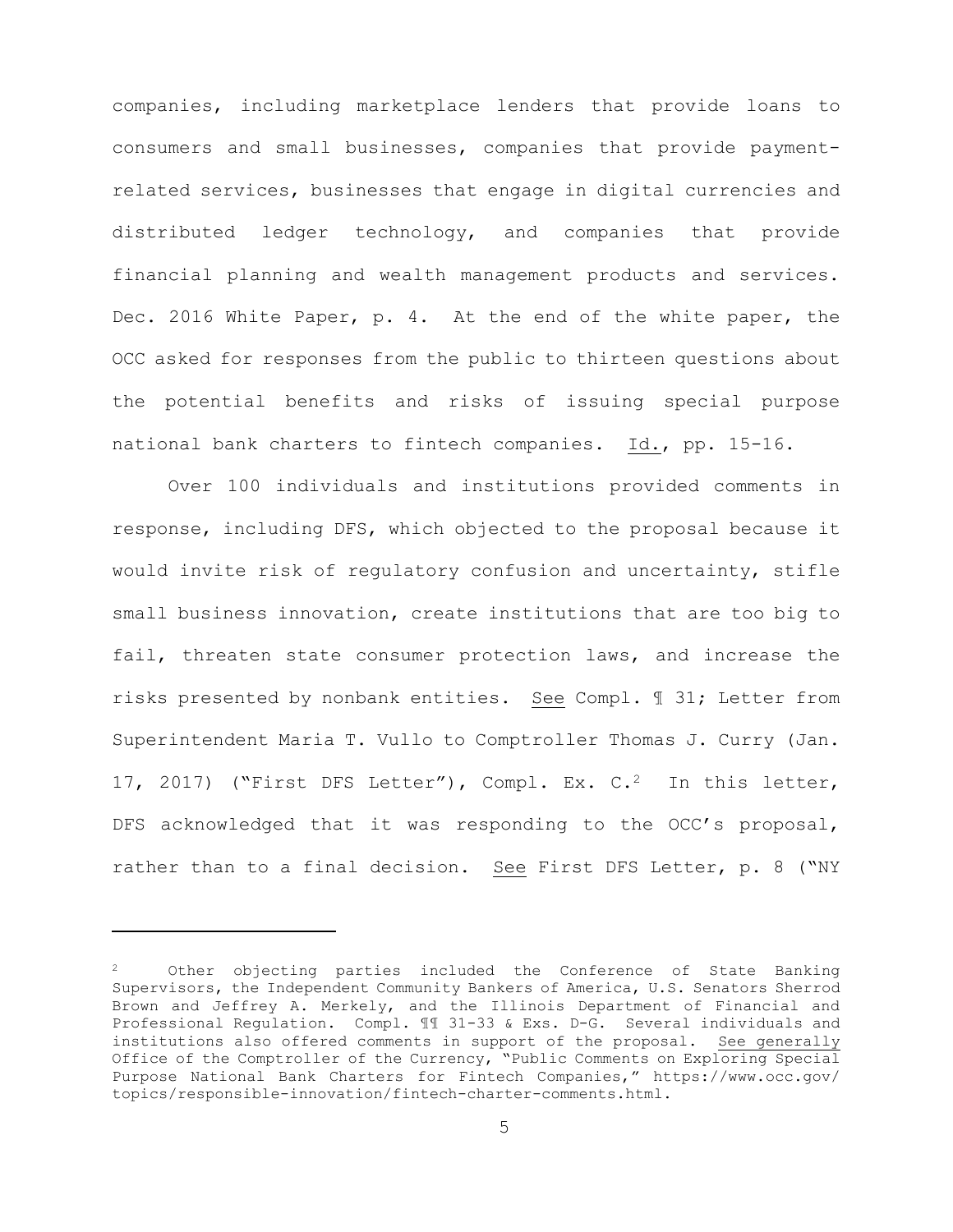DFS opposes any new regulatory regime that impacts state regulation and the protection of our consumers and markets. The proposed OCC special purpose charter fails on each ground.") (emphasis added).

On March 6, 2017, Comptroller Curry gave a speech that highlighted the risks presented by evolving technology in the fintech industry and the promises of responsible innovation in this sector to expand financial inclusion for low-income individuals. Remarks by Thomas J. Curry, Comptroller of the Currency, at LendIt USA 2017 (Mar. 6, 2017) ("LendIt Speech"), Compl. Ex. J. After referring to the many comments the OCC had received in response to its proposal, Comptroller Curry stated, "We will be issuing charters to fintech companies engaged in the business of banking because it is good for consumers, businesses, and the federal banking system." Compl. 1 38; LendIt Speech, p.5.

This speech provided only vague details about the application criteria or process. See LendIt Speech, p. 7 ("The OCC will not approve charter proposals from any company that plans to offer financial products and services with predatory or abusive features."); id. ("We expect fintech applicants for national bank charters to include in their business plans a description of how they will support the needs of the communities they serve and promote financial inclusion as a federally chartered institution."); id., p. 8 ("Proposals that would mix banking and commerce are inconsistent with the OCC's chartering standards and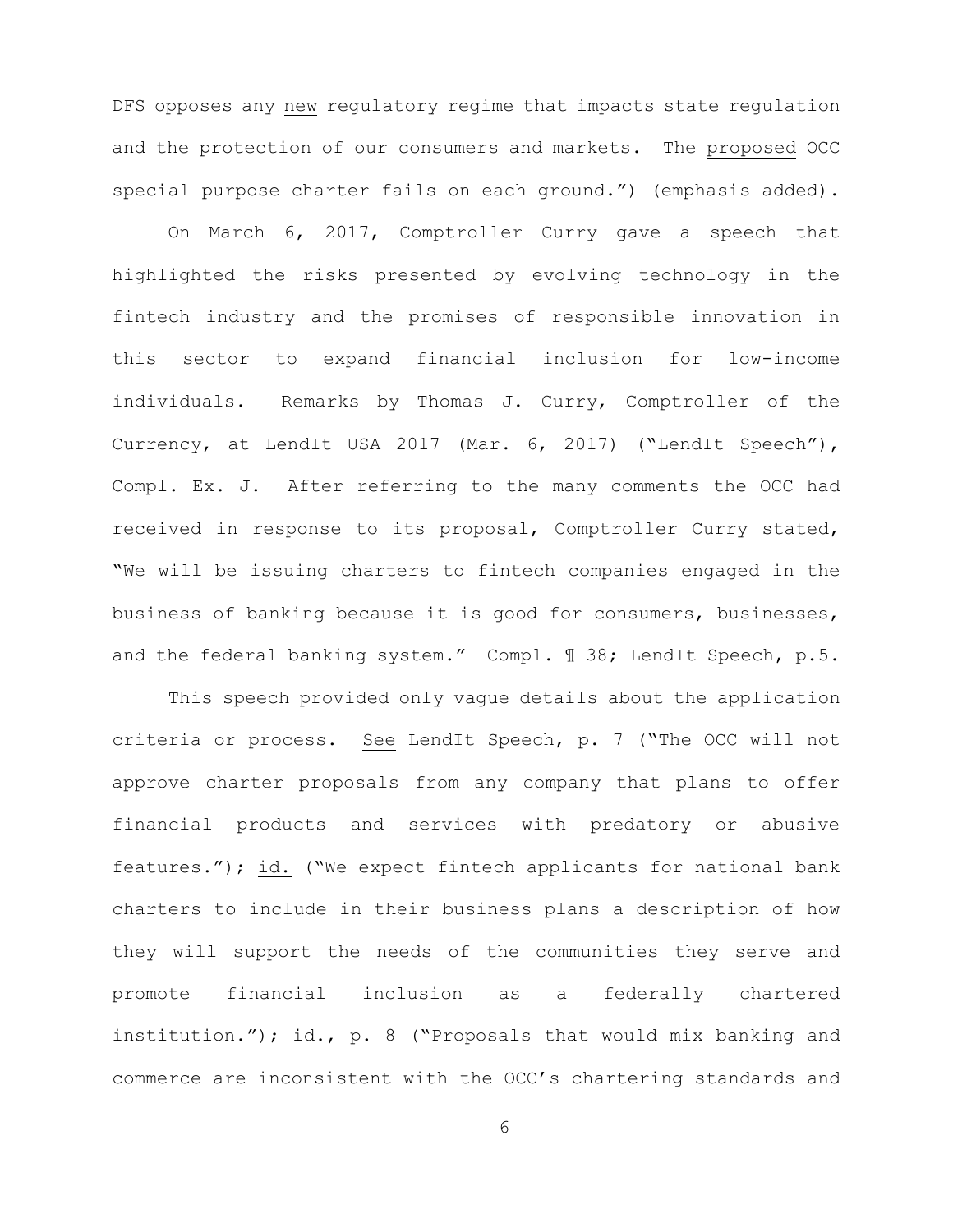would not be approved."). Comptroller Curry also noted that the OCC was still "working to publish a supplement to our existing Licensing Manual that will clarify our approach to evaluating applications from fintech companies." Id., p. 5.

Later that same month, on March 15, 2017, the OCC released two documents simultaneously: the "OCC Summary of Comments and Explanatory Statement: Special Purpose National Bank Charters for Financial Technology Companies" ("Summary of Comments") and the "Comptroller's Licensing Manual Draft Supplement: Evaluating Charter Applications From Financial Technology Companies" ("Draft Supplement").

The Summary of Comments explained that commenters had provided both positive and negative feedback about the possibility of issuing SPNB charters to fintech companies, but that "the OCC believes that making SPNB charters available to qualified fintech companies would be in the public interest." Summary of Comments, Compl. Ex. H, p. 3. It concluded: "These comments informed our development of the draft Supplement, which explains how the OCC would evaluate applications from fintech companies for SPNB charters. For more information about the envisioned application process for fintech companies seeking an SPNB charter, please refer to the [Draft Supplement]." Id., p. 15.

The Draft Supplement describes the process by which a fintech company would apply for an SPNB Charter. It states that the OCC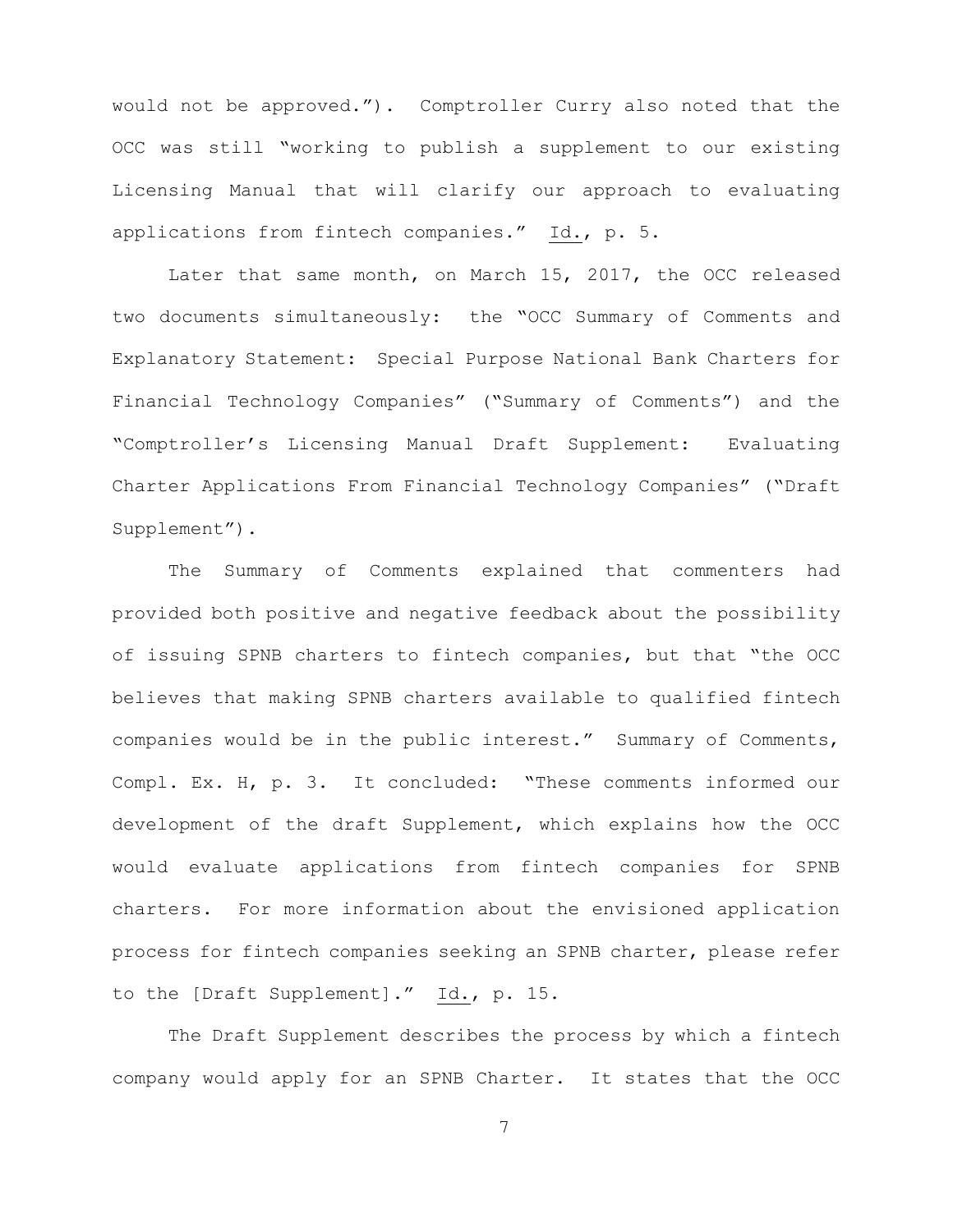had "determined that it is in the public interest to consider applications for a special purpose national bank (SPNB) charter from financial technology (fintech) companies that engage in banking activities and that meet the OCC's chartering standards." Compl. ¶ 37; Draft Supplement, Compl. Ex. I, p. 1. The bottom of each page of the Draft Supplement is clearly labeled "draft," and the Summary of Comments calls for further comments on the Draft Supplement by April 14, 2017. Draft Supplement; Summary of Comments, p. 15. In fact, DFS seized the opportunity to do so and sent the OCC another letter that repeated its objections to issuing SPNB charters to fintech companies and objected to the application framework described in the Draft Supplement. Compl. ¶ 39; Letter from Superintendent Maria T. Vullo to Comptroller Thomas J. Curry (Apr. 14, 2017) ("Second DFS Letter"), Compl. Ex. K.

# **4. The Fintech Proposal under Acting Comptroller Noreika and Comptroller Otting**

Mr. Curry stepped down as Comptroller of the Currency on May 5, 2017, and President Trump named Keith Noreika Acting Comptroller of the Currency that same day. The instant lawsuit was filed one week later, on May 12, 2017.3

i<br>Li

<sup>&</sup>lt;sup>3</sup> Approximately two weeks earlier, on April 26, 2017, the Conference of State Bank Supervisors had filed a similar lawsuit in the District Court for the District of Columbia challenging the OCC's ability to create a specialpurpose national bank charter for fintech companies. See Conference of State Bank Supervisors v. Office of the Comptroller of the Currency, No. 17-763 (D.D.C. 2017). Defendants' motion to dismiss in that case is pending.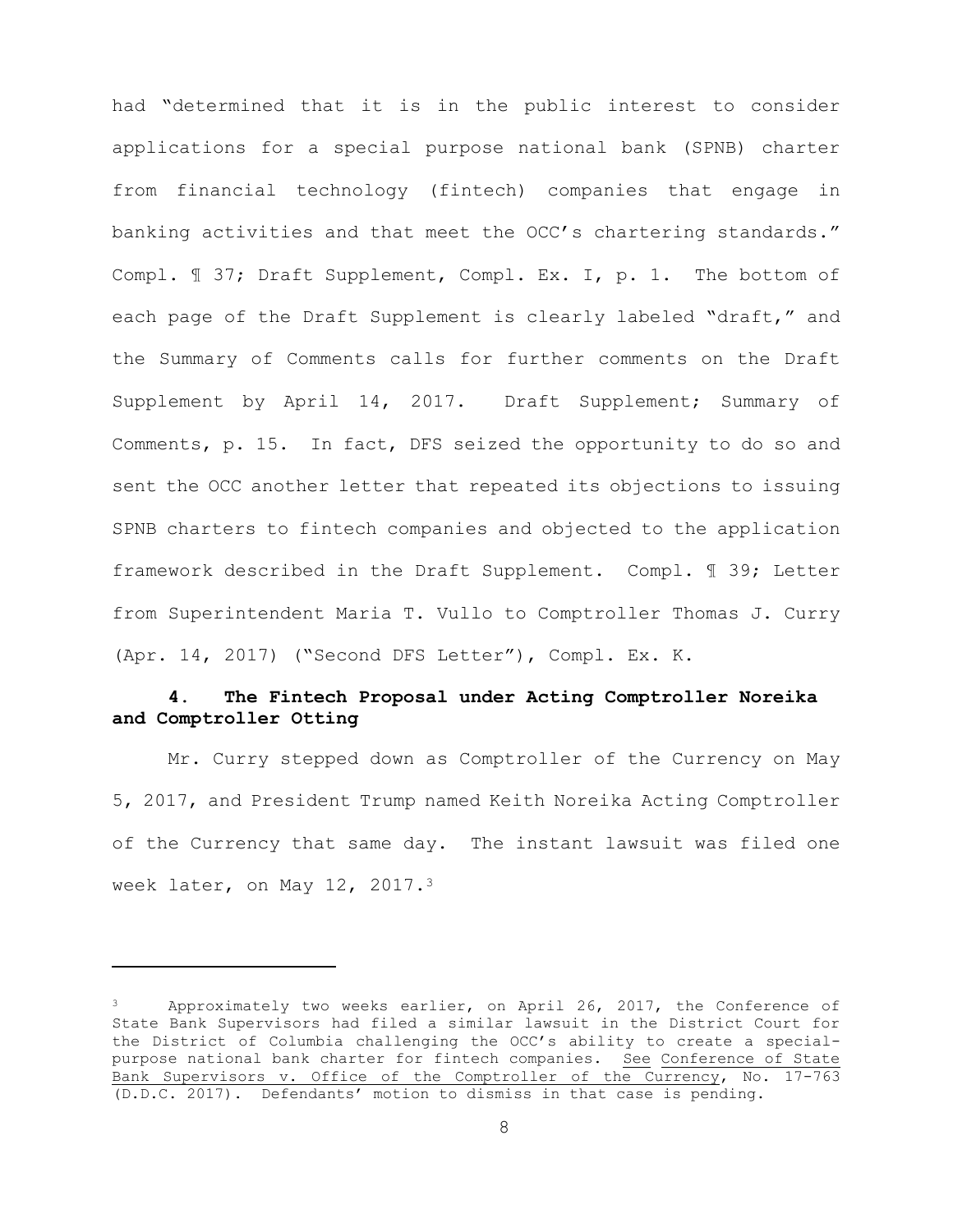In three separate speeches since this lawsuit was filed, Acting Comptroller Noreika represented that he had not reached a final decision about whether to issue SPNB charters to fintech companies. Acting Comptroller Noreika first addressed this topic in a July 19, 2017 speech, where he stated that he thought issuing federal bank charters to fintech companies was a "good idea" and that he understood that the OCC had authority to issue these charters. Remarks by Keith A. Noreika, Acting Comptroller of the Currency, before the Exchequer Club (July 19, 2017) ("Exchequer Speech"), p. 5 ("[C]ompanies that offer banking products and services should be allowed to apply for national bank charters so that they can pursue their businesses on a national scale if they choose, and if they meet the criteria and standards for doing so.") (emphasis in original).

In the same speech, Acting Comptroller Noreika stated:

[A]t this point, the OCC has not determined whether it will actually accept or act upon applications from nondepository fintech companies for special purpose national bank charters that rely on this regulation. And, to be clear, we have not received, nor are we evaluating, any such applications from nondepository fintech companies. The OCC will continue to hold discussions with interested companies while we evaluate our options.

Id., p. 9 (emphasis in original). As a potential alternative, Acting Comptroller Noreika suggested that fintech companies could apply for other federal charters that are not being challenged in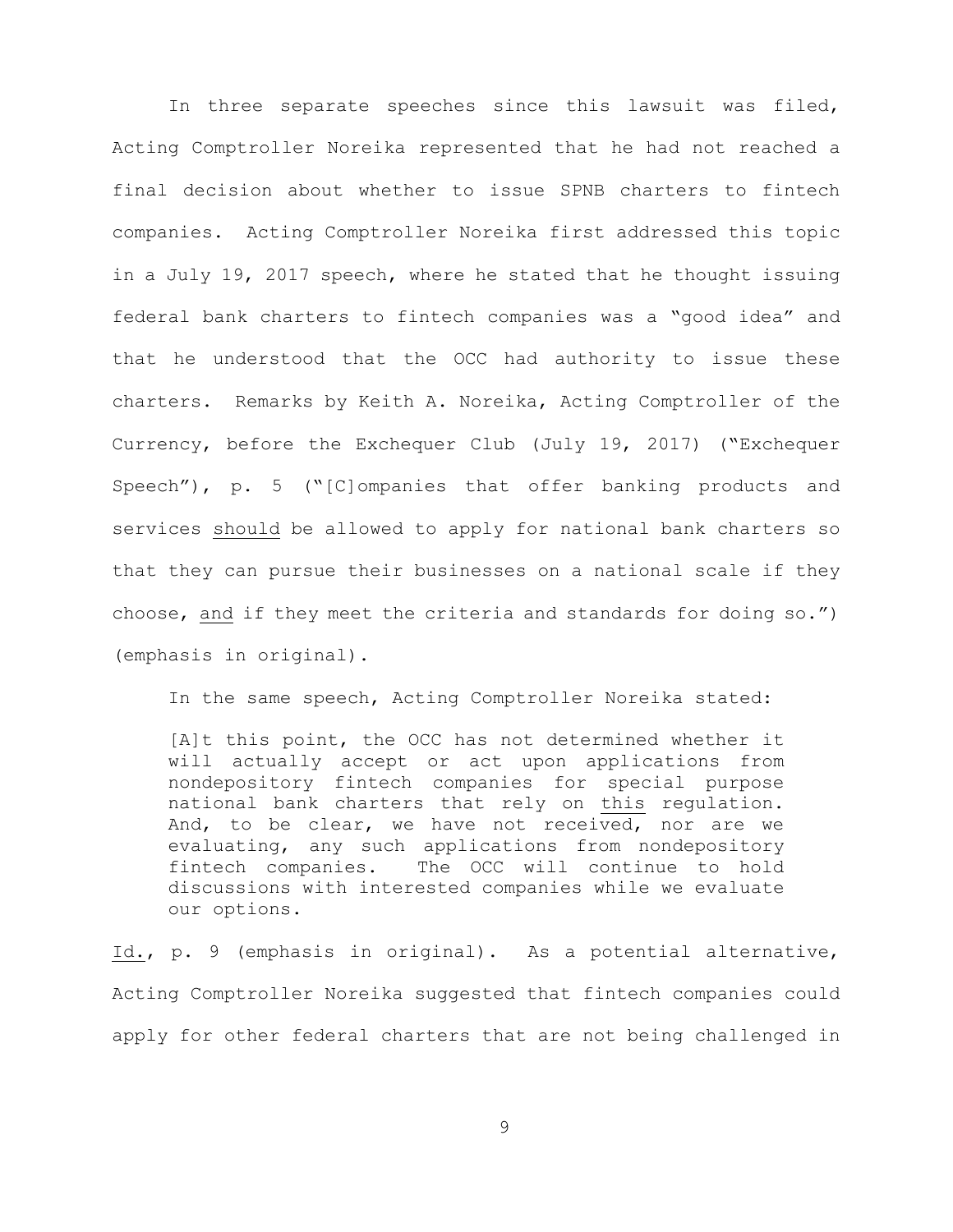this litigation, including for national banks, trust banks, banker's banks, and CEBA credit card banks. Id.

In two subsequent speeches, Acting Comptroller Noreika repeated that the OCC has not yet decided whether it will issue SPNB charters to fintech companies. See Remarks by Keith A. Noreika, Acting Comptroller of the Currency, before Georgetown University's Fintech Week (Oct. 19, 2017) ("GUFW Speech"), p. 7 ("As for our initiative to use our authority to charter nondepository fintech companies, that remains a work in progress, and as you know that authority is also being challenged by the Conference of State Bank Supervisors and the New York Department of Financial Services. Although we will defend our authority vigorously, we have not decided whether we will exercise that specific authority."); Remarks by Keith A. Noreika, Acting Comptroller of the Currency, before the Online Lending Policy Summit (Sept. 25, 2017) ("OLPS Speech"), p. 7 ("As you know, the Conference of State Bank Supervisors and the New York Department of Financial Services have challenged the OCC's authority in this area. We have filed our responses in both cases and will continue to defend our authority vigorously. We have not, however, decided whether we will exercise that specific authority to issue special purpose national bank charters to nondepository fintech companies.").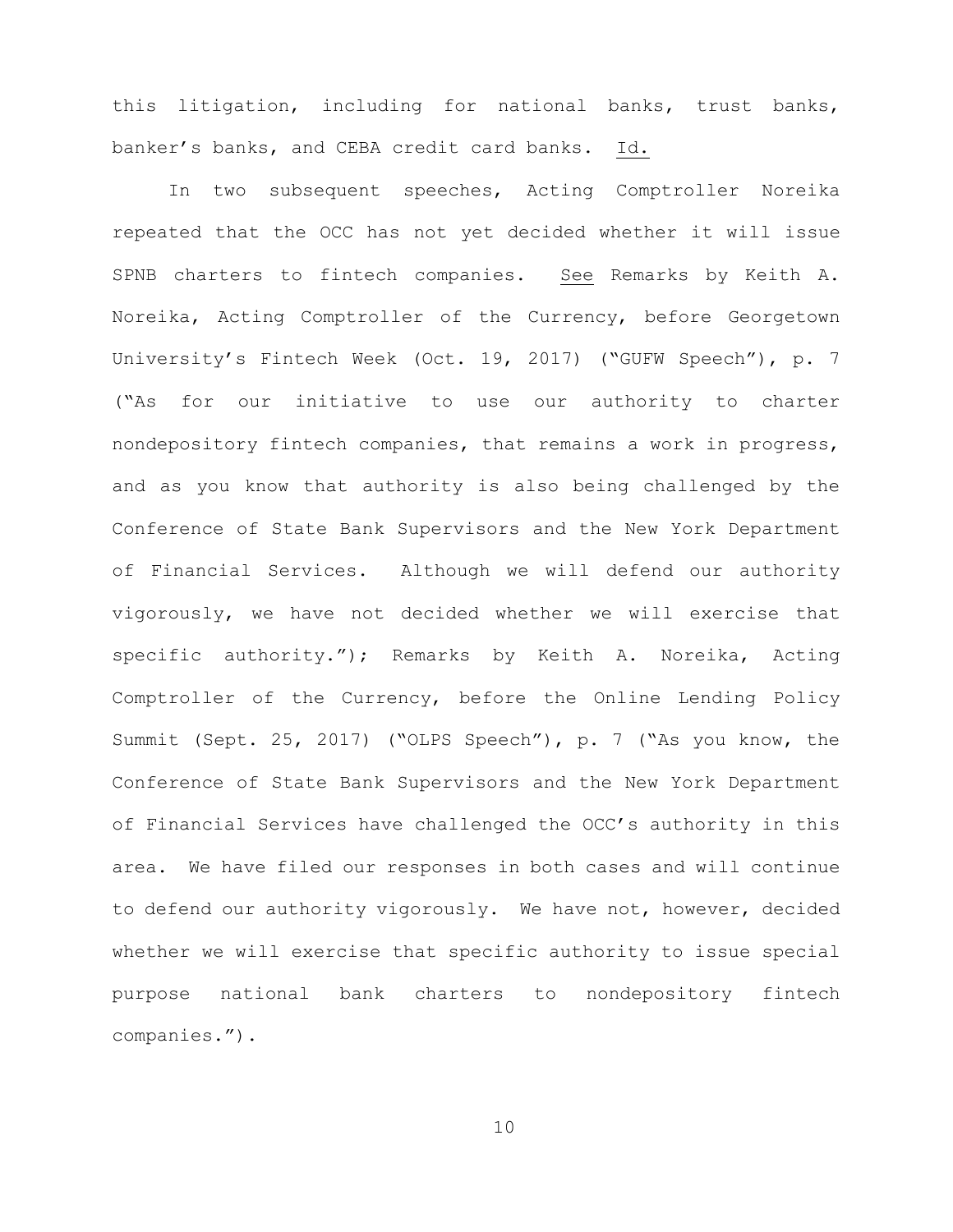Joseph M. Otting, who was nominated by President Trump as Comptroller of the Currency in June 2017, was confirmed by the Senate on November 16, 2017, and sworn into office on November 27, 2017. The parties have not cited, and the Court has not otherwise identified, any statement by Mr. Otting in any capacity that indicates his position on whether to issue SPNB charters to fintech companies. See Oral Arg. Tr. (Nov. 21, 2017) 19:24-20:5.

#### **B. Procedural History**

Plaintiff filed this lawsuit on May 12, 2017, asserting three claims: (1) the OCC's "Fintech Charter Decision" exceeds the OCC's authority under the National Banking Act ("NBA"); (2) 12 C.F.R. § 5.20(e)(1) is null and void because it exceeds the OCC's authority under the NBA; and (3) the "Fintech Charter Decision" violates the Tenth Amendment to the U.S. Constitution. Compl. 11 49-62. Plaintiff seeks declaratory relief and a permanent injunction preventing defendants from implementing the "Fintech Charter Decision." Id. ¶¶ 63-67.

Defendants moved to dismiss under Federal Rules of Civil Procedure 12(b)(1) for lack of subject matter jurisdiction and 12(b)(6) for failure to state a claim. Defendants argue that the Court lacks subject matter jurisdiction over DFS's claims because plaintiff lacks standing, plaintiff's claims are not ripe, and plaintiff's second claim is time-barred. On the merits, defendants argue that there has been no final agency action for the Court to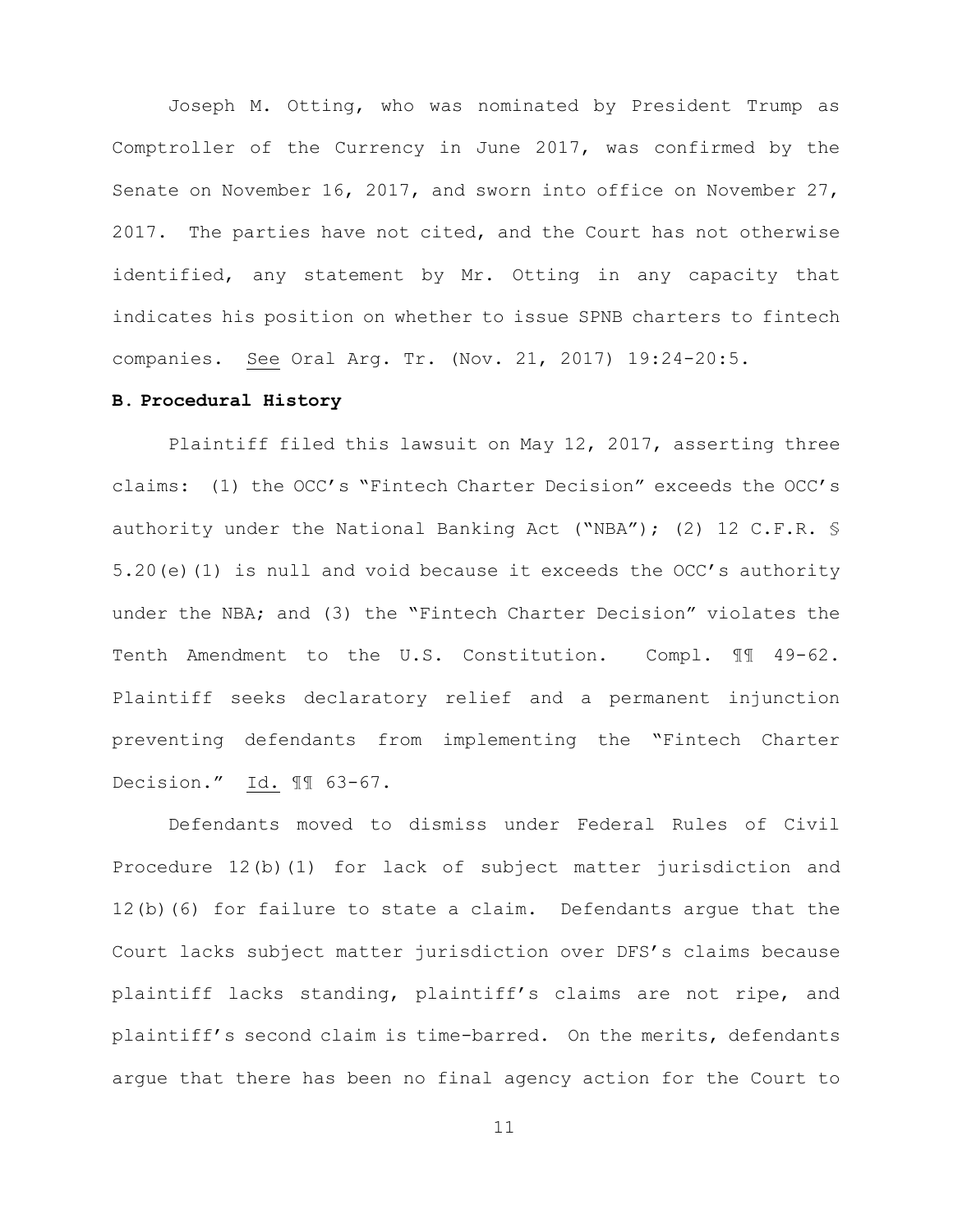review under the APA, and that the OCC has statutory and constitutional authority to issue SPNB charters to fintech companies.

# **III. DISCUSSION**

## **A. 12(b)(1) Standard**

Where a defendant moves for dismissal under Rule 12(b)(1) and 12(b)(6), the Court must address the 12(b)(1) motion first. See Rhulen Agency, Inc. v. Alabama Ins. Guar. Ass'n, 896 F.2d 674, 678 (2d Cir. 1990) (holding that, in the absence of subject matter jurisdiction, "the accompanying defenses and objections become moot and do not need to be determined"). To defeat a  $12(b)(1)$ motion, a plaintiff must establish subject matter jurisdiction by a preponderance of the evidence. Makarova v. United States, 201 F.3d 110, 113 (2d Cir. 2000). In considering such a motion, the Court must accept as true all material facts alleged in the complaint and draw all reasonable inferences in the plaintiff's favor. Conyers v. Rossides, 558 F.3d 137, 143 (2d Cir. 2009). The Court may review evidence outside the pleadings to determine whether jurisdiction exists. Makarova, 201 F.3d at 113.

## **B. The Absence of a "Fintech Charter Decision"**

Defendants assert that the Court lacks subject matter jurisdiction over plaintiff's claims because these claims seek to remedy speculative harms from action that the OCC may never take. As a result, defendants argue that the Court should dismiss this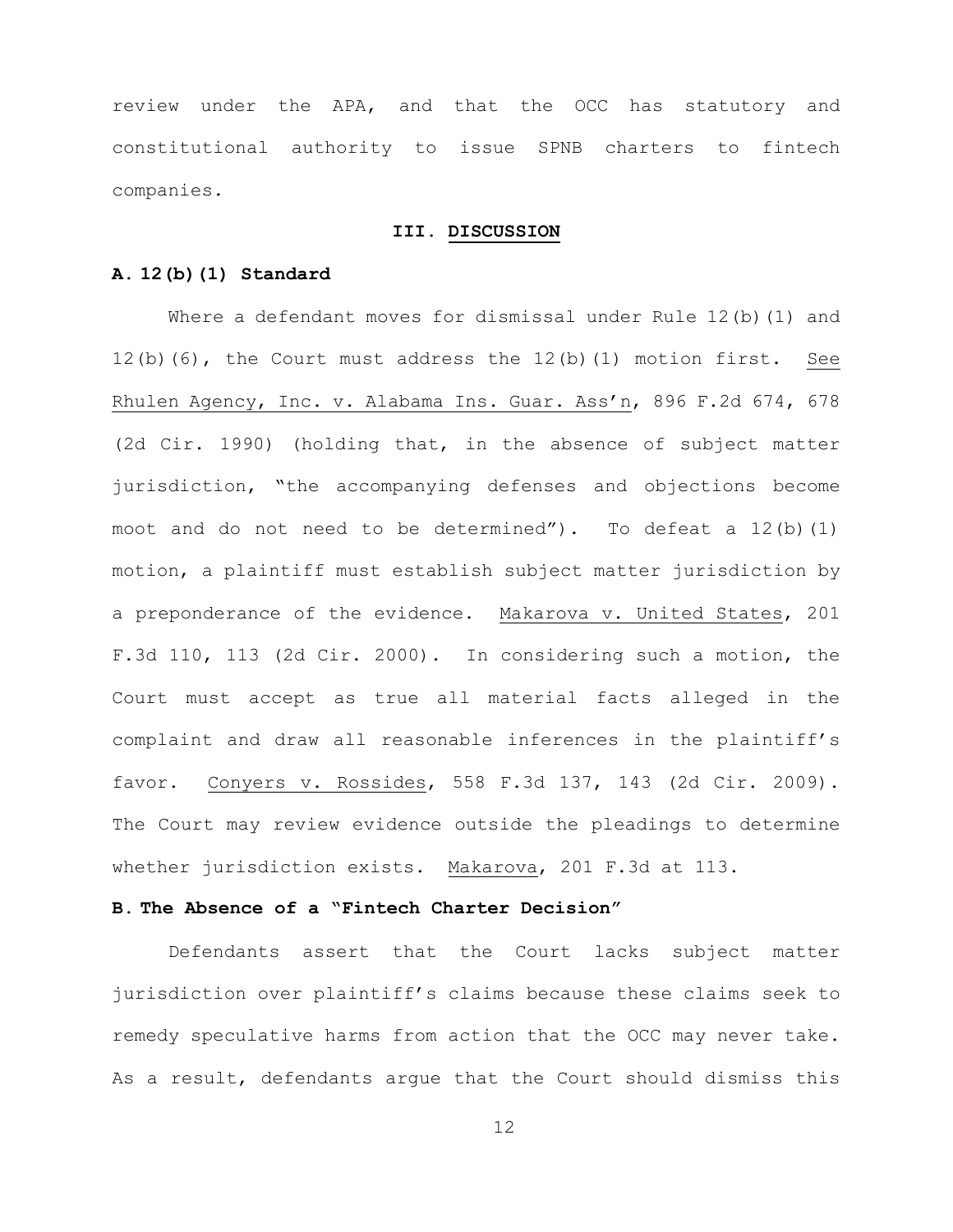case on two related grounds: 1) DFS lacks Article III standing because DFS's potential injuries are inchoate unless and until the OCC issues an SPNB charter to a fintech company; and 2) the absence of a final decision means this matter is not ripe for judicial review.

All three of plaintiff's claims are grounded on the premise that there is a "Fintech Charter Decision" subject to challenge.**<sup>4</sup>** However, the OCC has not yet determined whether it will issue SPNB charters to fintech companies, nor has it received or reviewed any applications for any such charter.

To support its position that a "Fintech Charter Decision" has been reached, DFS relies on several OCC documents – in particular, the December 2016 White Paper, Comptroller Curry's March 2017 LendIt Speech, the March 2017 Summary of Comments, and the March 2017 Draft Supplement. These documents actually support the opposite conclusion.

i

Plaintiff's first and third claims respectively allege that the "Fintech Charter Decision" exceeds the OCC's authority under the NBA and violates the Tenth Amendment. On its face, plaintiff's second claim challenges the OCC's 2003 amendment to 12 C.F.R. § 5.20(e)(1) as null and void because it exceeds the OCC's authority under the NBA. However, plaintiff clarifies in the opposition to the motion to dismiss that this claim also relies on the existence of the "Fintech Charter Decision," through which "the OCC has attempted for the first time to extend its authority to chartering nondepository institutions by its interpretation of Section 5.20(e)(1)." (ECF No. 22, pp. 28-29.) Without the "Fintech Charter Decision," plaintiff does not contest that a facial challenge to § 5.20(e)(1), which became effective in 2004, would be time-barred by the APA's six-year statute of limitations. See 28 U.S.C. § 2401(a).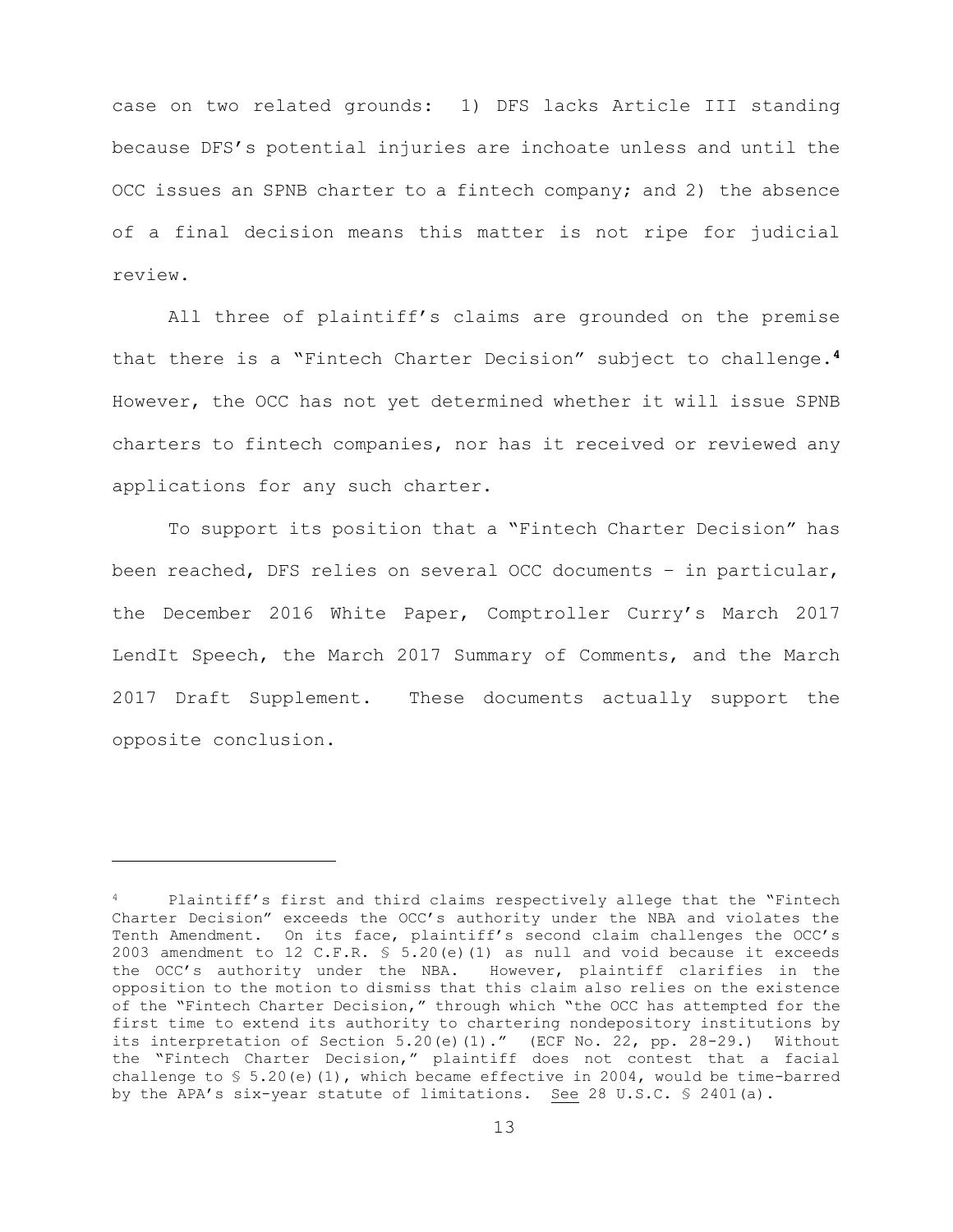The December 2016 White Paper repeatedly made clear that the OCC had not yet decided whether it was going to grant SPNB charters to fintech companies. December 2016 White Paper, p. 1 ("This paper . . . articulates what the OCC considers to be necessary conditions if the OCC is to exercise [the authority to grant special purpose national bank charters to fintech companies]. . . . Public comment will help inform our consideration of these issues."); id. at 14 ("The OCC likely would impose additional conditions in connection with granting a special purpose national bank charter requested by a fintech company based on the fintech company's business model and risk profile.") (emphasis added); id. at 15 ("As the OCC considers the granting of special purpose national bank charters to fintech companies, it seeks feedback on all aspects of this paper."). DFS explicitly acknowledged that the December 2016 White Paper was not final by responding to the OCC's call for comments with objections to what it described as the "proposed 'fintech' charter." See First DFS Letter, p. 8 (emphasis added).

DFS places particular emphasis on three documents from March 2017: the LendIt Speech, the Summary of Comments, and the Draft Supplement. While the Comptroller's LendIt Speech can reasonably be understood as suggesting that the OCC more likely than not would eventually grant these charters, Comptroller Curry also noted that the OCC was still "working to publish a supplement . . . that will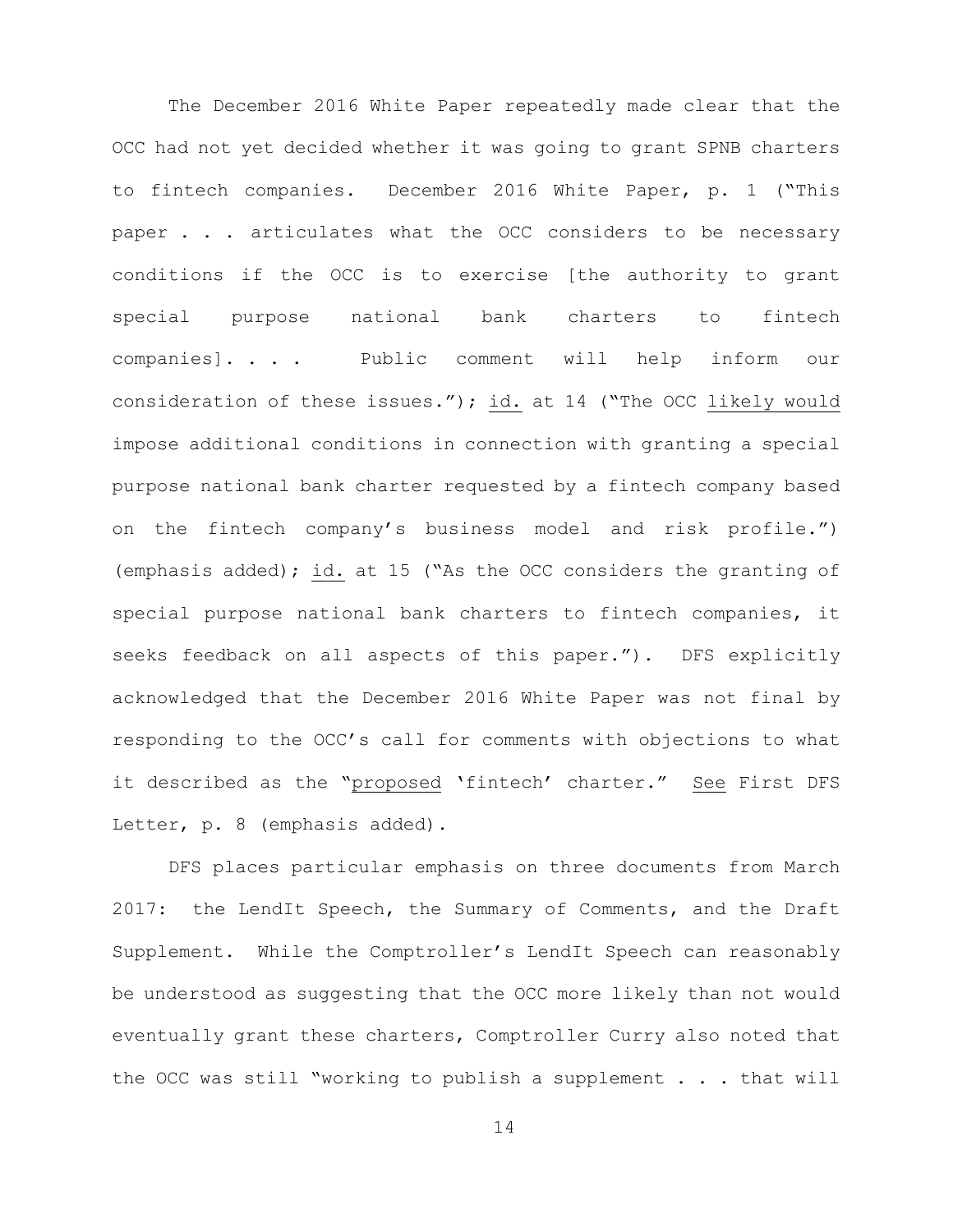clarify our approach to evaluating applications from fintech companies." LendIt Speech, p. 5. The OCC's Draft Supplement to the Comptroller's Licensing Manual is labeled "draft" on the bottom of each page, and the accompanying Summary of Comments calls for comments on the Draft Supplement, further demonstrating that the application process was still a work in progress at the time these documents were published in March 2017. Draft Supplement; Summary of Comments, p. 15.

DFS again acknowledged that there was no final "Fintech Charter Decision" in the comments it submitted to the OCC in April 2017. Second DFS Letter, p. 1 ("In publishing the Manual, the OCC apparently has ignored these serious questions and concerns and has made clear that it intends to proceed – without authority – to seek to charter nonbank financial institutions  $\ldots$  . .") (emphasis added); id., p. 3 ("[T]he OCC's Manual, if allowed to proceed . . . .) (emphasis added); id., p. 5 ("[T]he OCC irrationally seeks to create an unauthorized and hasty loophole for fintech companies . . . . ") (emphasis added).

At oral argument, plaintiff argued in response that there has been a "Fintech Charter Decision" because the OCC has unequivocally stated that it has the authority to issue SPNB charters to fintech companies. See Oral Arg. Tr. 5:18-23. Even if true, this assertion alone is insufficient – the OCC's determination that it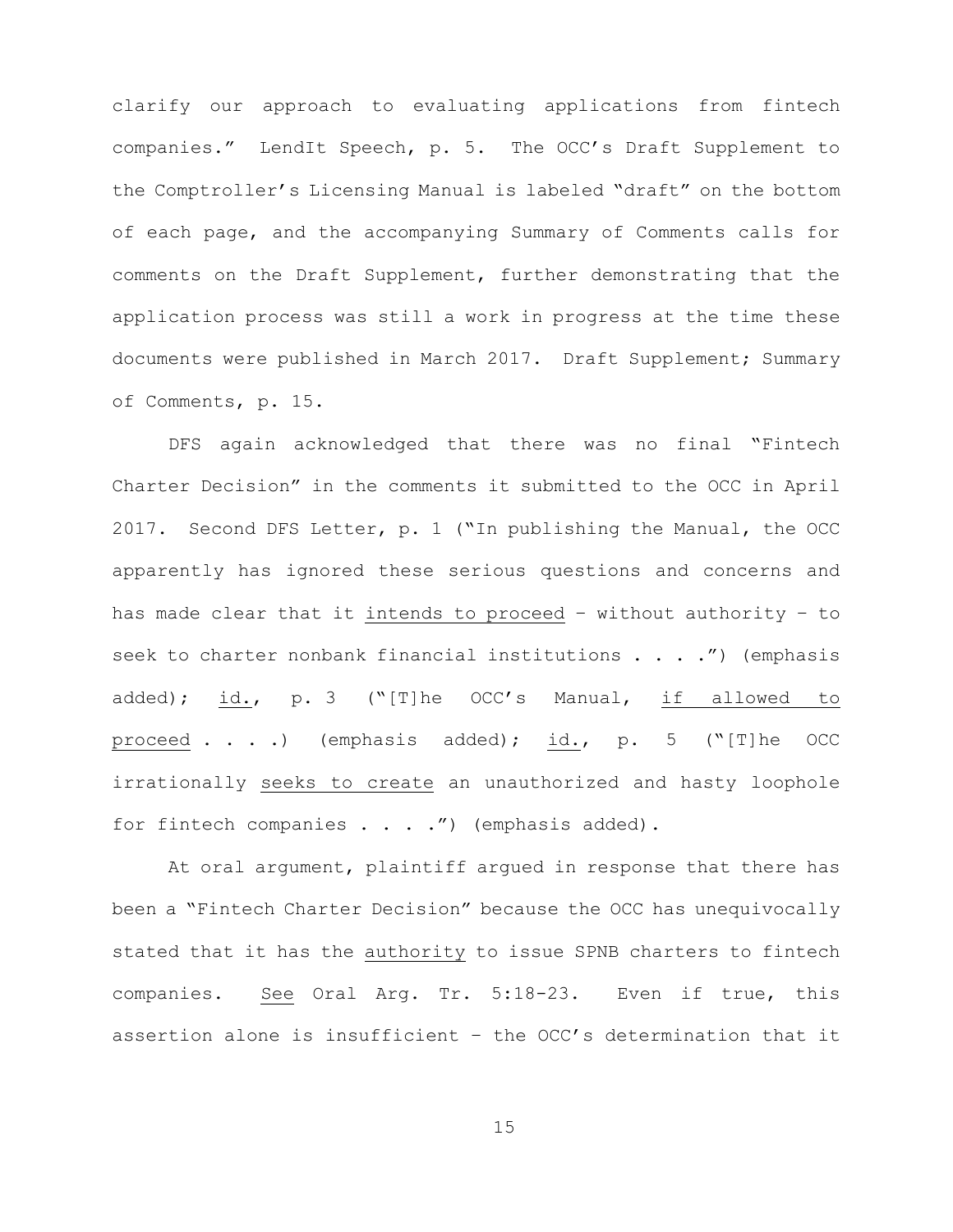has the power to issue these charters does not mean that the OCC has decided to exercise that power.

Plaintiff also contended at oral argument that the OCC has laid out a clear path for interested fintech companies to engage with the OCC regarding their charter applications. Plaintiff asserts that the OCC's Licensing Manual describes a four-stage process for licensing, the December 2016 White Paper says the fourstage process will apply for fintech companies, and then the Draft Supplement establishes the exact procedure companies must follow. See Oral Arg. Tr. 3:23-5:10. The fundamental flaw with this argument is that the Draft Supplement, which has the word "draft" stamped on the bottom of every page, does not provide companies with authoritative guidance.

Plaintiff argues that we would improperly elevate form over substance if we ended our inquiry here merely because the OCC used the word "draft." See Appalachian Power CO. v. E.P.A., 208 F.3d 1015, 1022-23 (D.C. Cir. 2000) (holding that a document titled "EPA Draft Final Periodic Monitoring Guidance" provided emission standards that the States were obligated to follow). However, the Draft Supplement is no more final in substance than it is in form. The Summary of Comments calls for comments on the Draft Supplement from interested parties. Summary of Comments, p. 15. DFS and others offered critical comments on the Draft Supplement, and no final Supplement has ever been published. See Second DFS Letter.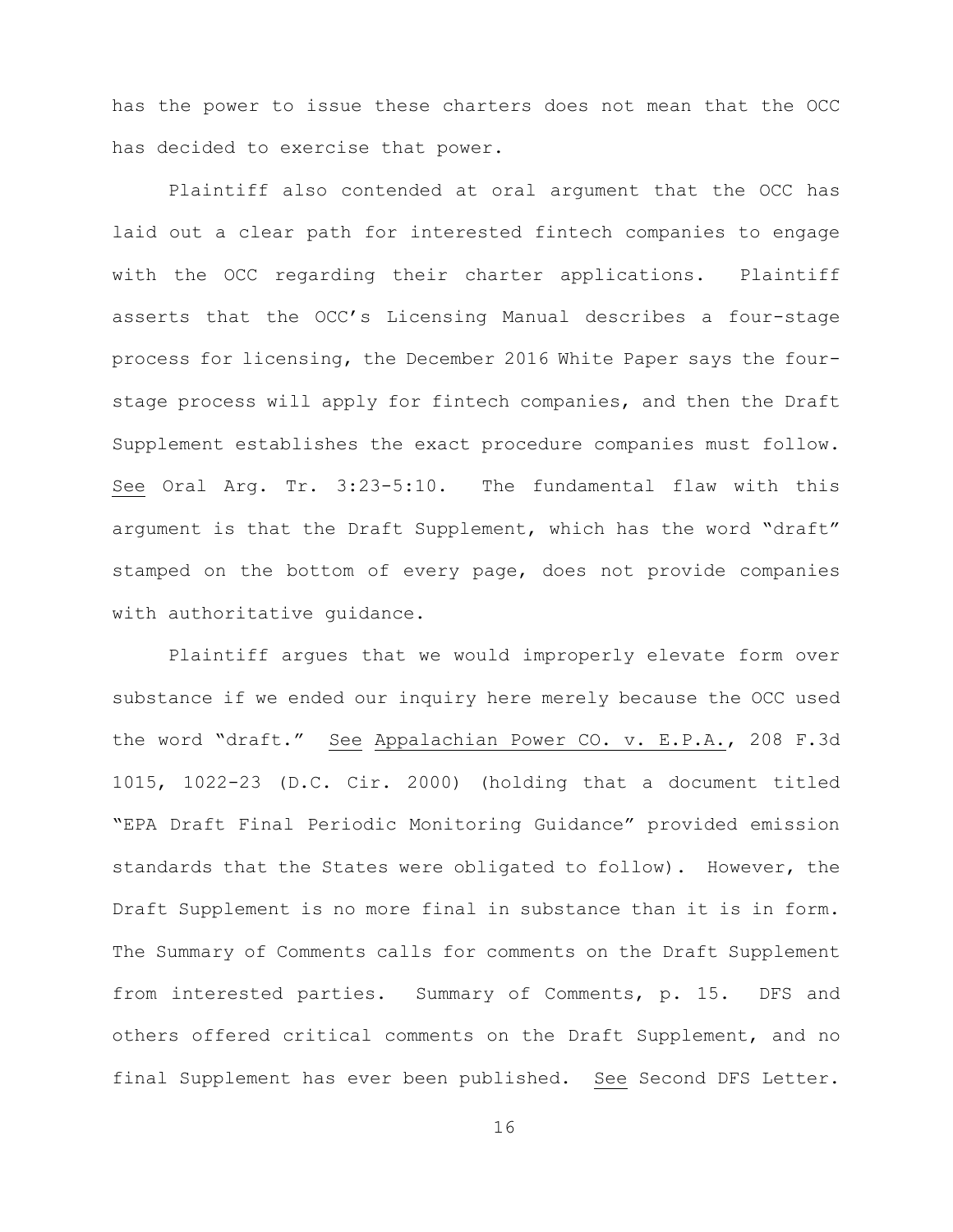Moreover, without a final decision that such licenses will be considered and potentially granted, the application process remains purely hypothetical. Indeed, any potential applicants appear to understand that there is no application process currently in place, as the OCC represents that no fintech company has submitted an application for an SPNB charter. See Oral Arg. Tr. 3:6-10. We therefore find that at the time this lawsuit was filed in May 2017, the OCC had not reached a "Fintech Charter Decision."

This finding is reinforced by the OCC's actions over the last seven months. The proposed issuance of SPNB charters to fintech companies, a policy first discussed by an appointee of President Obama, has become increasingly uncertain under President Trump's two Comptrollers of the Currency, Keith Noreika and Joseph Otting. During his tenure, Acting Comptroller Noreika repeatedly stated that the OCC "has not determined whether it will actually accept or act upon applications from non-depository fintech companies for special purpose national bank charters that rely on this regulation." Exchequer Speech, p. 9; see also OLPS Speech, p. 7; GUFW Speech, p. 7. Plaintiff correctly points out that Acting Comptroller Noreika's statements must be viewed with a critical eye because they were made after this lawsuit had been filed. We cannot, however, dismiss these statements as contrary to the OCC's true position on this issue. Finally, as far as the Court is aware, Comptroller Otting has not taken a public position on the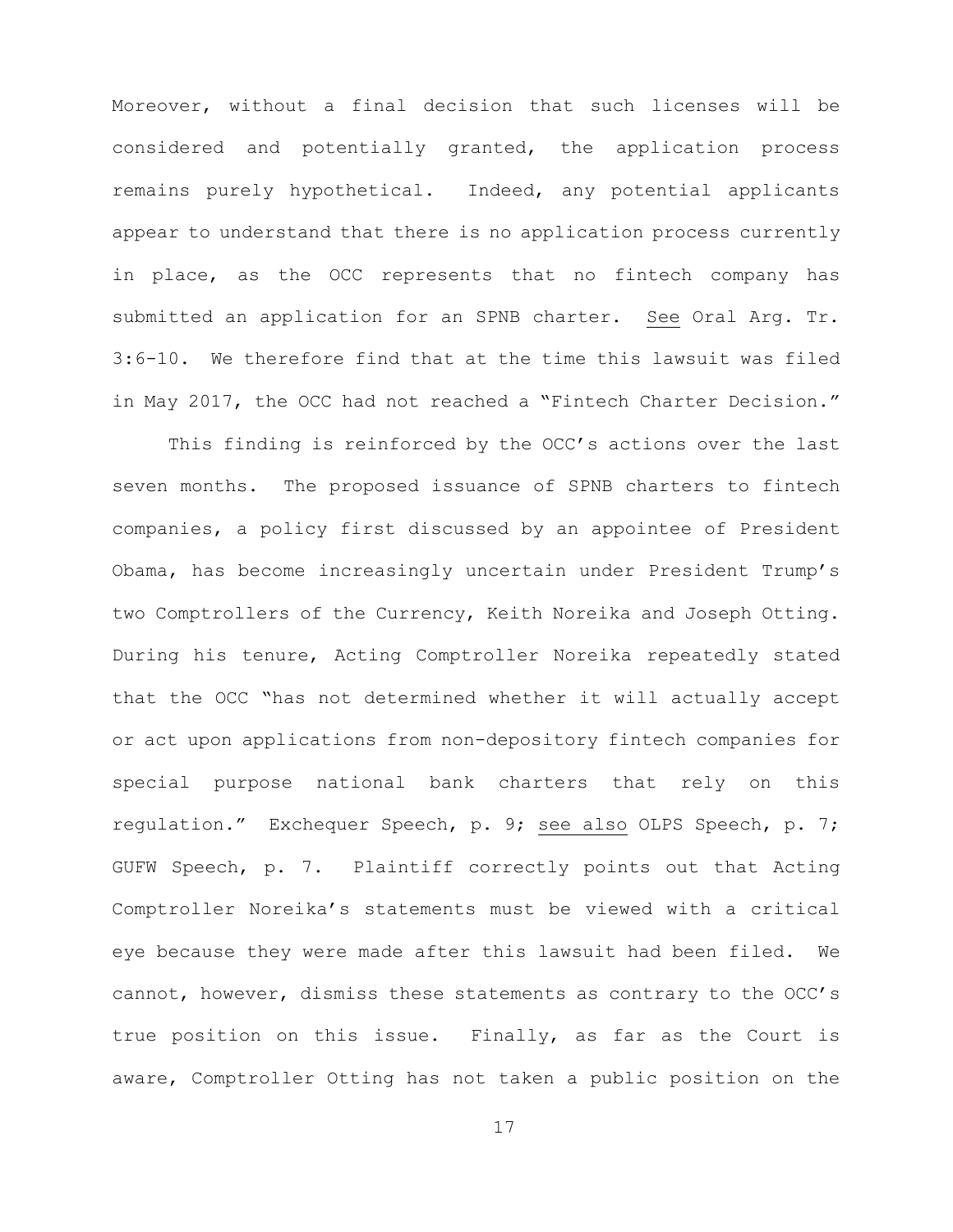issue. See Oral Arg. Tr. 19:24-20:5. No action taken by any of his predecessors binds him or the agency.

Having considered the entire record, we find that the OCC has not reached a "Fintech Charter Decision." We now address defendants' motion to dismiss on standing and ripeness grounds.

## **C. Standing**

Article III of the Constitution requires that a plaintiff establish standing in order for a case to be justiciable. Lujan v. Defenders of Wildlife, 504 U.S. 555, 559-60 (1992). The irreducible constitutional minimum of standing contains three elements: injury in fact, causation, and redressability. Id. at 560-61. The plaintiff, as the party invoking federal jurisdiction, bears the burden of establishing these elements for each claim asserted. Spokeo, Inc. v. Robins, 136 S. Ct. 1540, 1547 (2016). The standing inquiry is "especially rigorous when reaching the merits of the dispute would force us to decide whether an action taken by one of the other two branches of the Federal Government was unconstitutional." Clapper v. Amnesty Int'l USA, 568 U.S. 398, 408 (2013) (quoting Raines v. Byrd, 521 U.S. 811, 819-20 (1997)).

Defendants' arguments focus on the absence of an injury in fact, "the first and foremost of standing's three elements." Spokeo, 136 S. Ct. at 1547. An injury in fact must be "concrete and particularized" and "actual or imminent, not conjectural or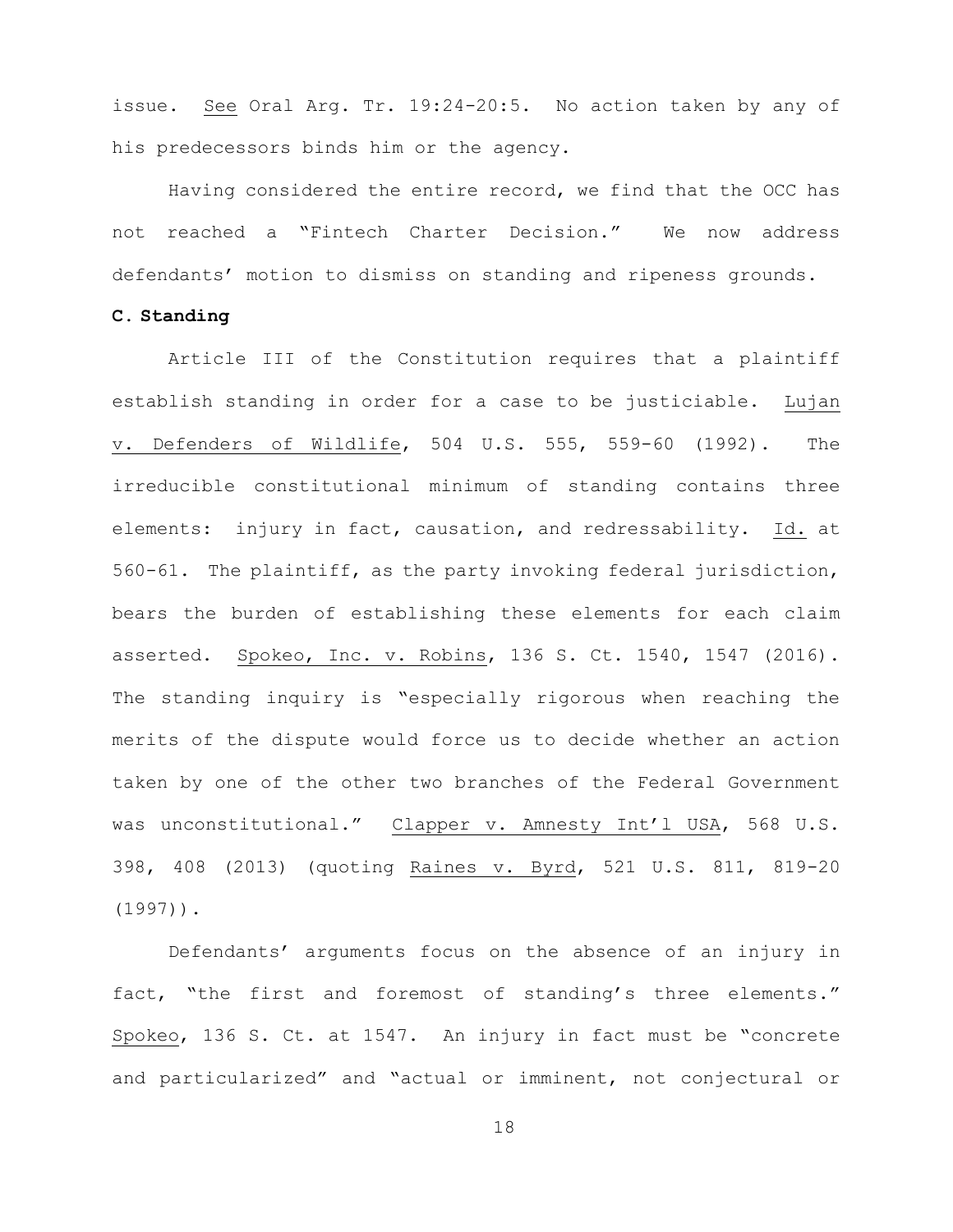hypothetical." Lujan, 504 U.S. at 560 (internal quotation marks omitted). "[T]hreatened injury must be certainly impending to constitute injury in fact . . . allegations of possible future injury are not sufficient." Clapper, 568 U.S. at 409 (emphasis in original) (internal quotation marks omitted).

DFS identifies four purported injuries directly attributable to the "Fintech Charter Decision": 1) New York-licensed money transmitters may escape New York's regulatory requirements, stripping their customers of the protections of New York State law, Compl. ¶¶ 41-42; 2) marketplace lenders with special-purpose charters may give loans at higher interest rates than permitted under New York's interest rate caps and anti-usury laws, id. 1 43; 3) entities that acquire fintech charters may become exempt from existing federal standards of safety and soundness, liquidity and capitalization, id. ¶ 46; and 4) DFS's operating expenses are funded by assessments levied against New York State-licensed financial institutions, and every firm that receives an OCC charter in place of a New York license deprives DFS of resources, id. ¶ 47.

These alleged injuries will only become sufficiently imminent to confer standing once the OCC makes a final determination that it will issue SPNB charters to fintech companies. In the absence of a "Fintech Charter Decision," DFS's purported injuries are too future-oriented and speculative to constitute an injury in fact.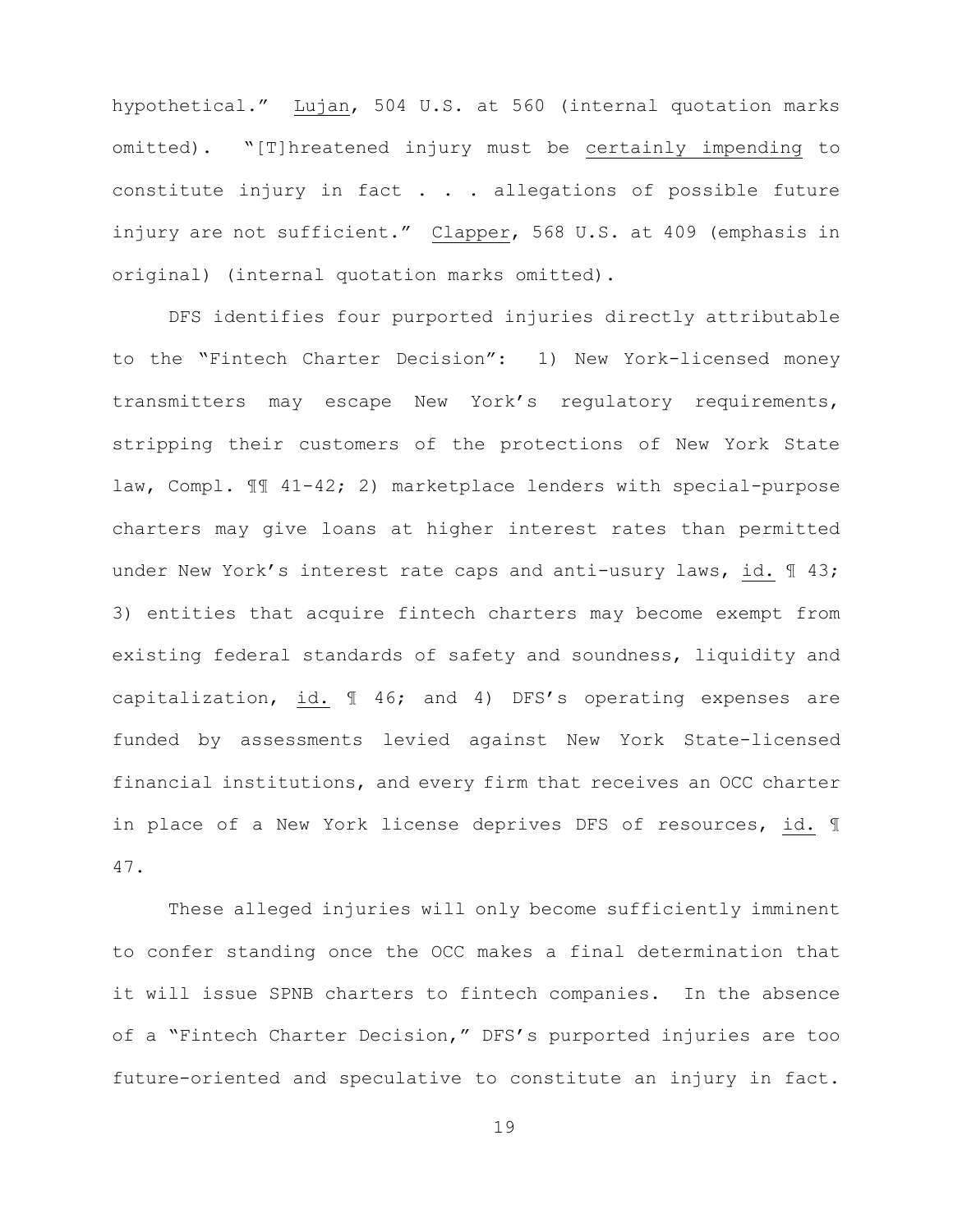While "certainly impending" injury is sufficient for standing, as DFS conceded at oral argument, none of its alleged injuries will actually occur if the OCC never issues an SPNB charter to a fintech company. Oral Arg. Tr. at 3:11-13.

Plaintiff's argument that the States are accorded "special solicitude" for standing purposes, relying on the Supreme Court's decision in Massachusetts v. EPA, 549 U.S. 497, 518-26 (2007), does not change this conclusion. The "special solicitude" standard does not relieve a State plaintiff from its obligation to establish a concrete injury. Delaware Dep't of Nat. Res. & Envtl. Control v. FERC, 558 F.3d 575, 579 n.6 (D.C. Cir. 2009) ("This special solicitude does not eliminate the state petitioner's obligation to establish a concrete injury . . . .") (emphasis in original); see Massachusetts v. EPA, 549 U.S. at 521-23 (analyzing whether State plaintiff's purported injury-in-fact is actual or imminent after finding that the State is entitled to "special solicitude").

Nor are we persuaded by plaintiff's references to Wyoming v. United States, 539 F.3d 1236, 1242 (10th Cir. 2008), and Alaska v. U.S. Dep't of Transp., 868 F.2d 441, 443 (D.C. Cir. 1989) for the proposition that federal regulatory action that preempts state law creates a sufficient injury in fact. Plaintiff here cannot point to any regulatory action already taken by the OCC that preempts state law. Any allegation of preemption at this point relies on speculation about the OCC's future actions. By contrast, in the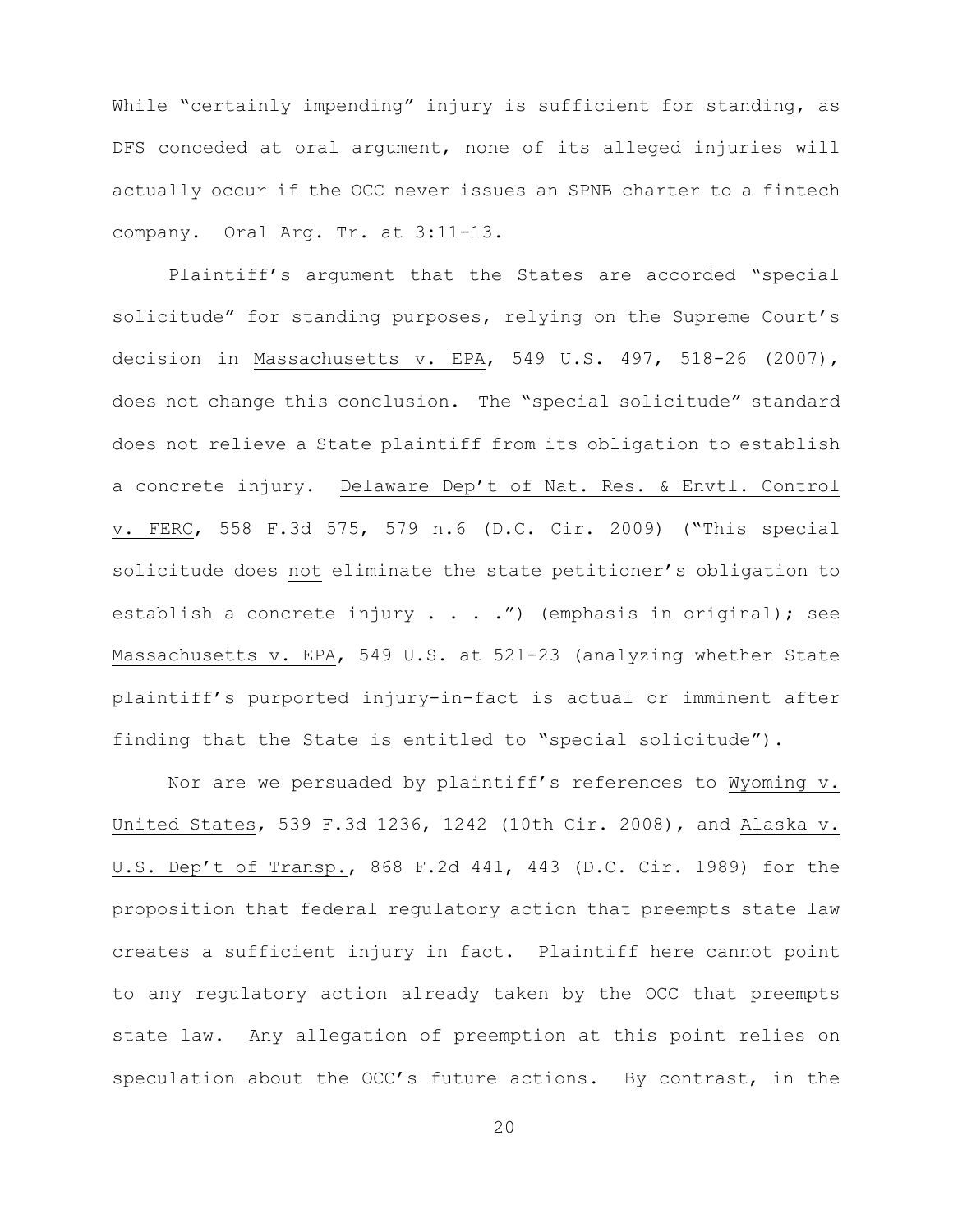cases cited by plaintiff, a federal agency had informed the States explicitly and directly that federal law preempted specific provisions of state law that the States sought to enforce. See Wyoming, 539 F.3d at 1241-44; Alaska, 868 F.2d at 442-43.

Because plaintiff does not identify a cognizable injury in fact, defendants' motion to dismiss for lack of standing is granted.

#### **D. Ripeness**

The ripeness doctrine requires courts to limit their jurisdiction to causes of action that "present a real, substantial controversy, not a mere hypothetical question." National Org. for Marriage, Inc. v. Walsh, 714 F.3d 682, 687 (2d Cir. 2013) (internal quotation marks omitted). Claims are not ripe if they depend on the occurrence of contingent future events that may never occur at all. Id. "The doctrine's major purpose is to prevent the courts, through avoidance of premature adjudication, from entangling themselves in abstract disagreements." Id. (internal quotation marks omitted).

There are two forms of ripeness: constitutional and prudential. Simmonds v. INS, 326 F.3d 351, 356-57 (2d Cir. 2003). Constitutional ripeness is "a specific application of the actual injury aspect of Article III standing." Walsh, 714 F.3d at 688. It prevents a court from deciding an issue of law "in a vacuum" until the resolution of an actual dispute requires it. Simmonds,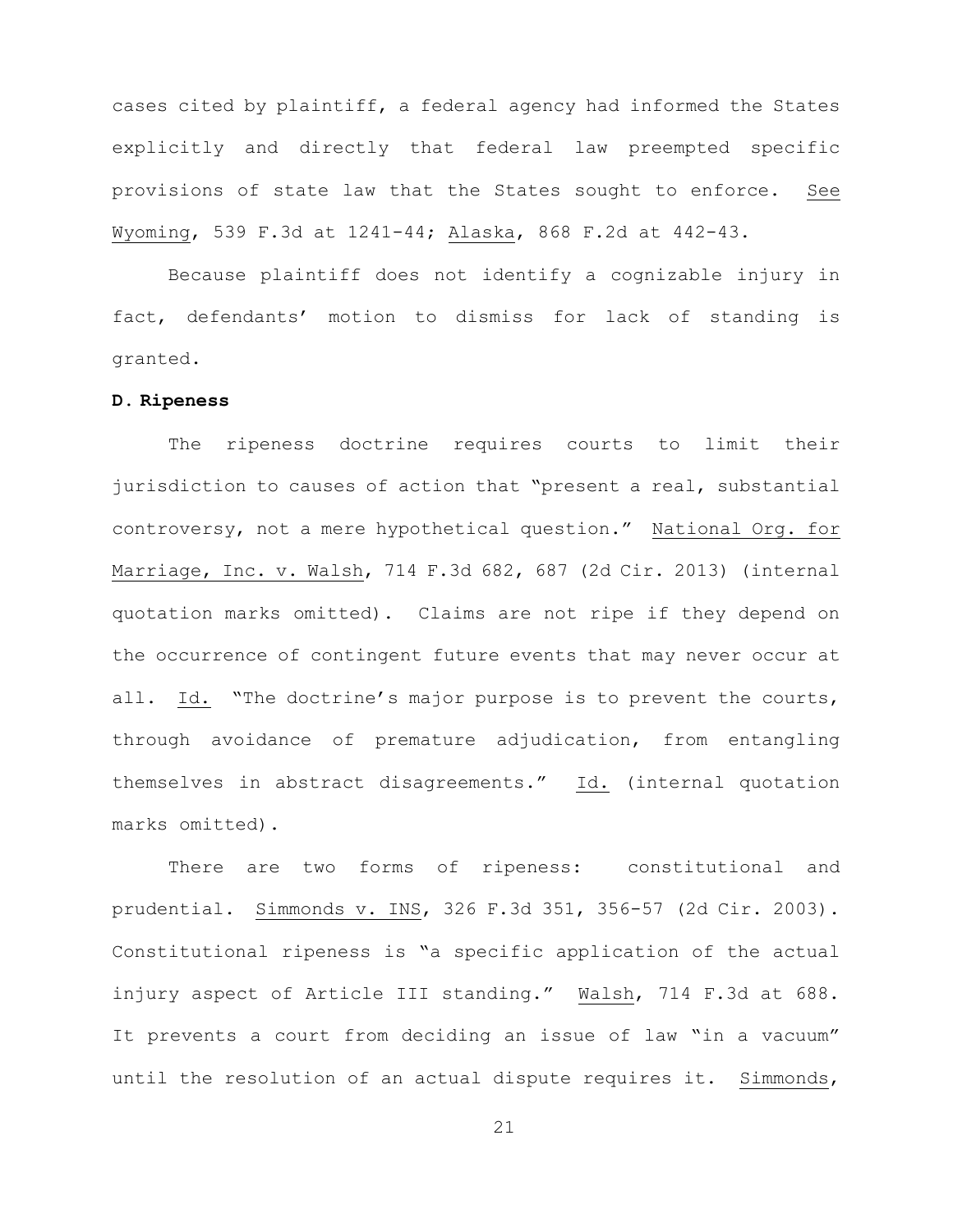326 F.3d at 357. On the other hand, prudential ripeness is a discretionary tool a court may employ when it determines "that the case will be better decided later and that the parties will not have constitutional rights undermined by the delay." Id. (emphasis in original). It allows courts to "avoid becoming embroiled in adjudications that may later turn out to be unnecessary or may require premature examination of, especially, constitutional issues that time may make easier or less controversial." Id.

Since constitutional ripeness is a subset of the injury-infact element of Article III standing, our constitutional ripeness analysis here is coterminous with our standing analysis above. See Walsh, 714 F.3d at 688 ("Constitutional ripeness . . . is really just about the first Lujan factor – to say a plaintiff's claim is constitutionally unripe is to say the plaintiff's claimed injury, if any, is not 'actual or imminent,' but instead 'conjectural or hypothetical.'"); New York Civil Liberties Union v. Grandeau, 528 F.3d 122, 130 n.8 (2d Cir. 2008).

Prudential ripeness is assessed based on a two-part inquiry: (1) the fitness of the issues for judicial decision; and (2) the hardship to the parties of withholding court consideration. Abbott Labs. v. Gardner, 387 U.S. 136, 149 (1967); Grandeau, 528 F.3d 122, 131-32.5

i<br>Li

In Susan B. Anthony List v. Driehaus, 134 S. Ct. 2334, 2347 (2014) ("SBA List"), Justice Thomas questioned, without deciding, "the continuing vitality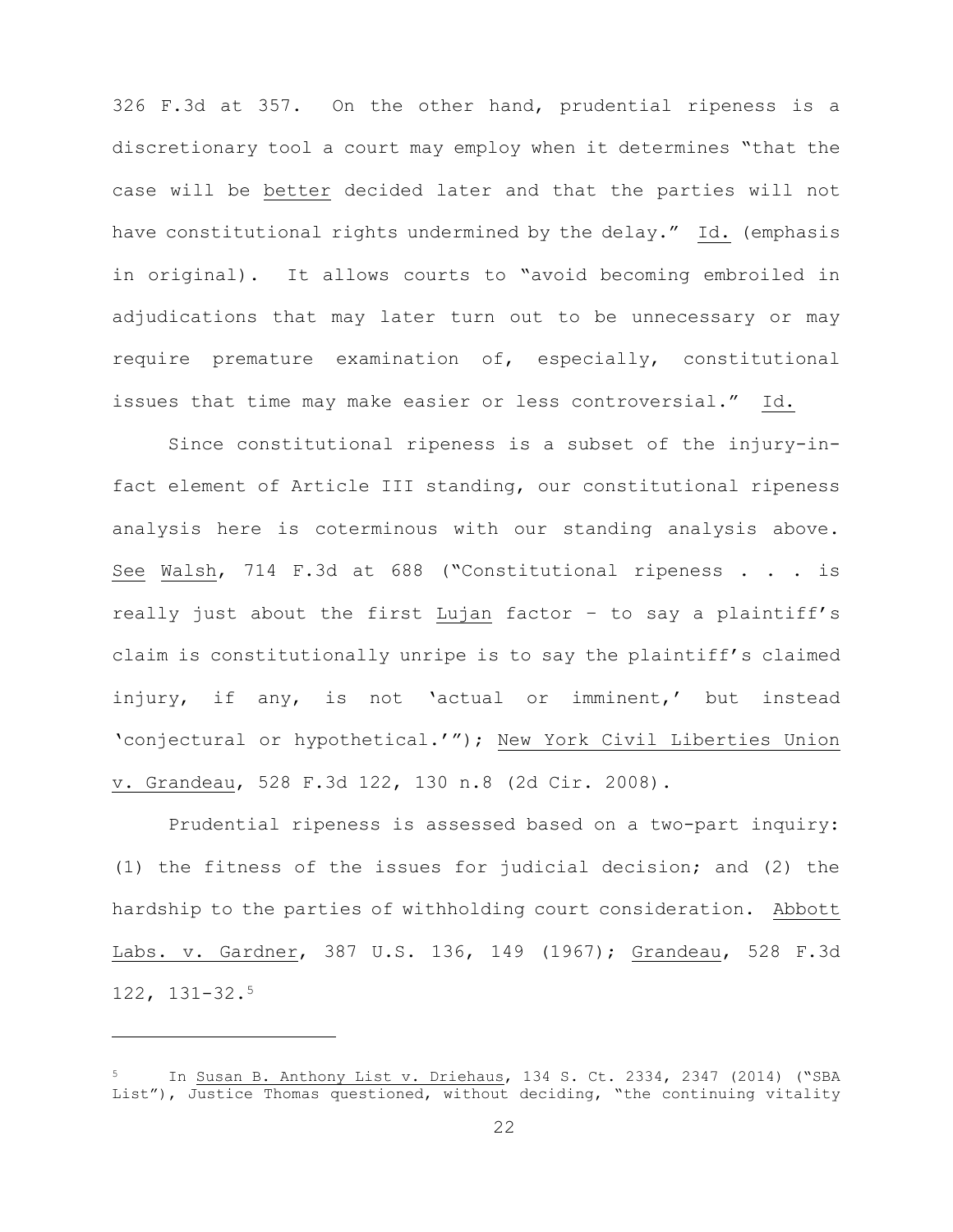Here, plaintiff's claims are unripe because they are "contingent on future events that may never occur," namely the decision by the OCC to issue SPNB charters to fintech companies. See Grandeau, 528 F.3d at 132. Until such a decision occurs, these claims are "directed at possibilities and proposals only, not a concrete plan which has been formally promulgated and brought into operation." Isaacs v. Bowen, 865 F.2d 468, 477 (2d Cir. 1989).

The Second Circuit's framework for its ripeness analysis in Simmonds, 326 F.3d 351, is instructive. There, the Second Circuit assessed whether by waiting for the occurrence of a future event to render a decision, the court would: (1) increase the chance that the proper law is applied to petitioner's claims; (2) reduce the chance of multiple proceedings; and (3) save the court from issuing a decision that may turn out to be unnecessary. Id. at 359.

All three of these factors favor finding that plaintiff's claims here are not prudentially ripe. By waiting for a final

i

of the prudential ripeness doctrine." Until the prudential ripeness doctrine is actually rejected by the Supreme Court, we are bound to follow Abbott Labs. and decades of precedent confirming the doctrine's vitality. See Rodriguez de Quijas v. Shearson/American Express, Inc., 490 U.S. 477, 485 (1989) (advising lower courts to "leav[e] to this Court the prerogative of overruling its own decisions"). This approach is consistent with other courts in this Circuit that have continued to apply the prudential ripeness doctrine after the Supreme Court's decision in SBA List. See, e.g. Neroni v. Zayas, 663 F. App'x 51, 53- 54 (2d Cir. 2016) (summary order); Davis v. Kosinsky, 217 F. Supp. 3d 706, 713 (S.D.N.Y. 2016); see also Reddy v. Foster, 845 F.3d 493, 501 n.6 (1st Cir. 2017) (noting that SBA List "cast a measure of doubt upon ripeness's prudential dimensions," but concluding that "[u]nder present law, we may also consider the prudential aspects of ripeness").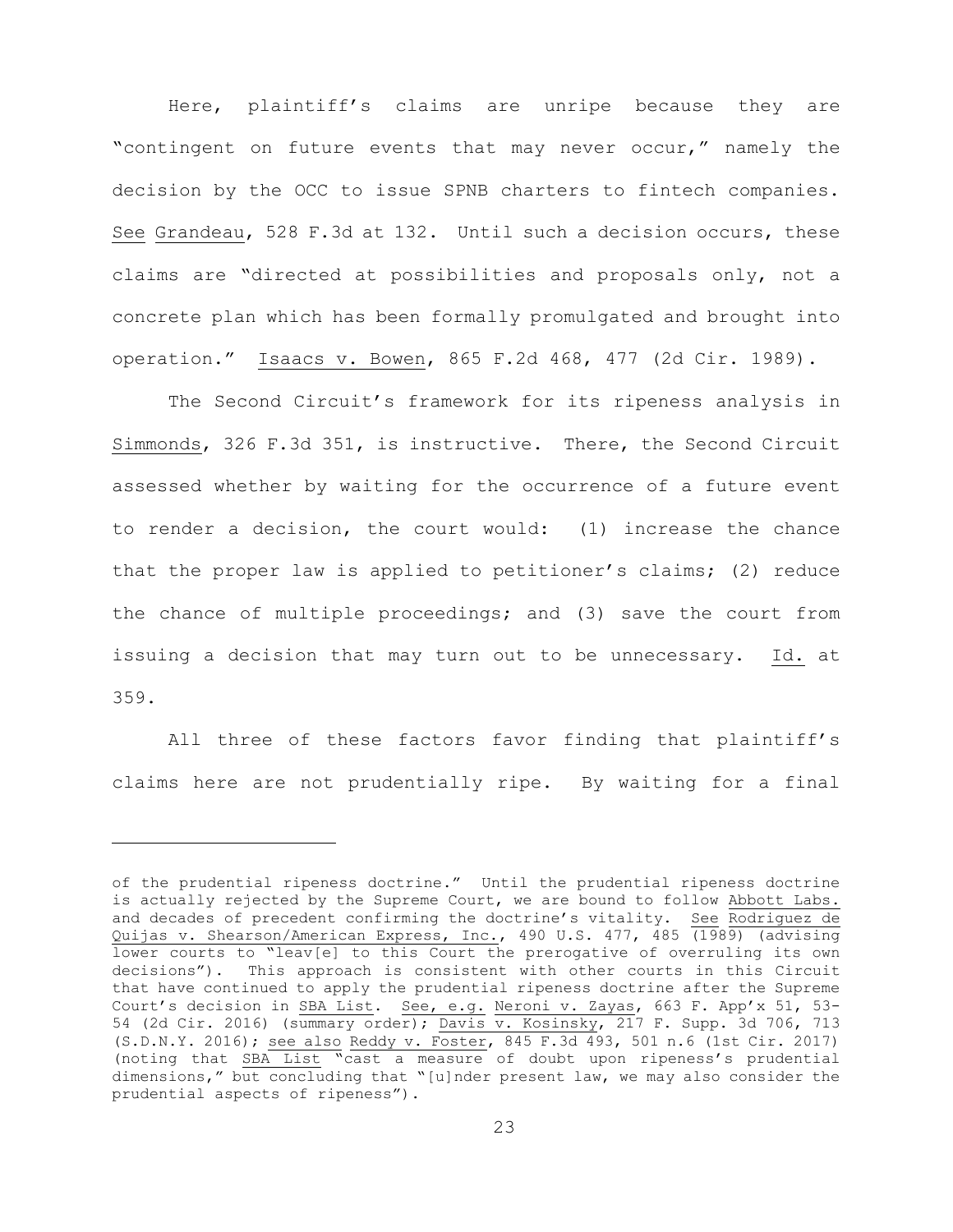"Fintech Charter Decision," we will (1) make certain that we are applying the appropriate federal statutory and regulatory provisions, which may be amended in the interim, see First DFS Letter, p. 4 (by DFS's own account, this is a time of "myriad proposals to revamp the regulatory landscape in Washington . . . and to reshape the OCC"); (2) eliminate the possibility of entertaining a new suit every time the OCC takes another interim step toward a final decision; and (3) save the Court from issuing a decision that may turn out to be unnecessary if the OCC never issues a fintech charter or does so under a different statutory or regulatory framework.

Plaintiff's principal counterargument is that these claims are ripe because they are based on purely legal questions that are eminently fit for judicial review. See United States v. Quinones, 313 F.3d 49, 59 (2d Cir. 2002); Nutritional Health All. v. Shalala, 144 F.3d 220, 227 (2d Cir. 1998); Federal/Postal/Retiree Coal. v. Devine, 751 F.2d 1424, 1426 (D.C. Cir. 1985). While the existence of a "purely legal question" is a factor that supports a finding of ripeness, it is not dispositive. See Nat'l Park Hosp. Ass'n v. Dep't of Interior, 538 U.S. 803, 812 (2003) ("Although the question presented here is a 'purely legal one' . . . we nevertheless believe that further factual development would 'significantly advance our ability to deal with the legal issues presented.'").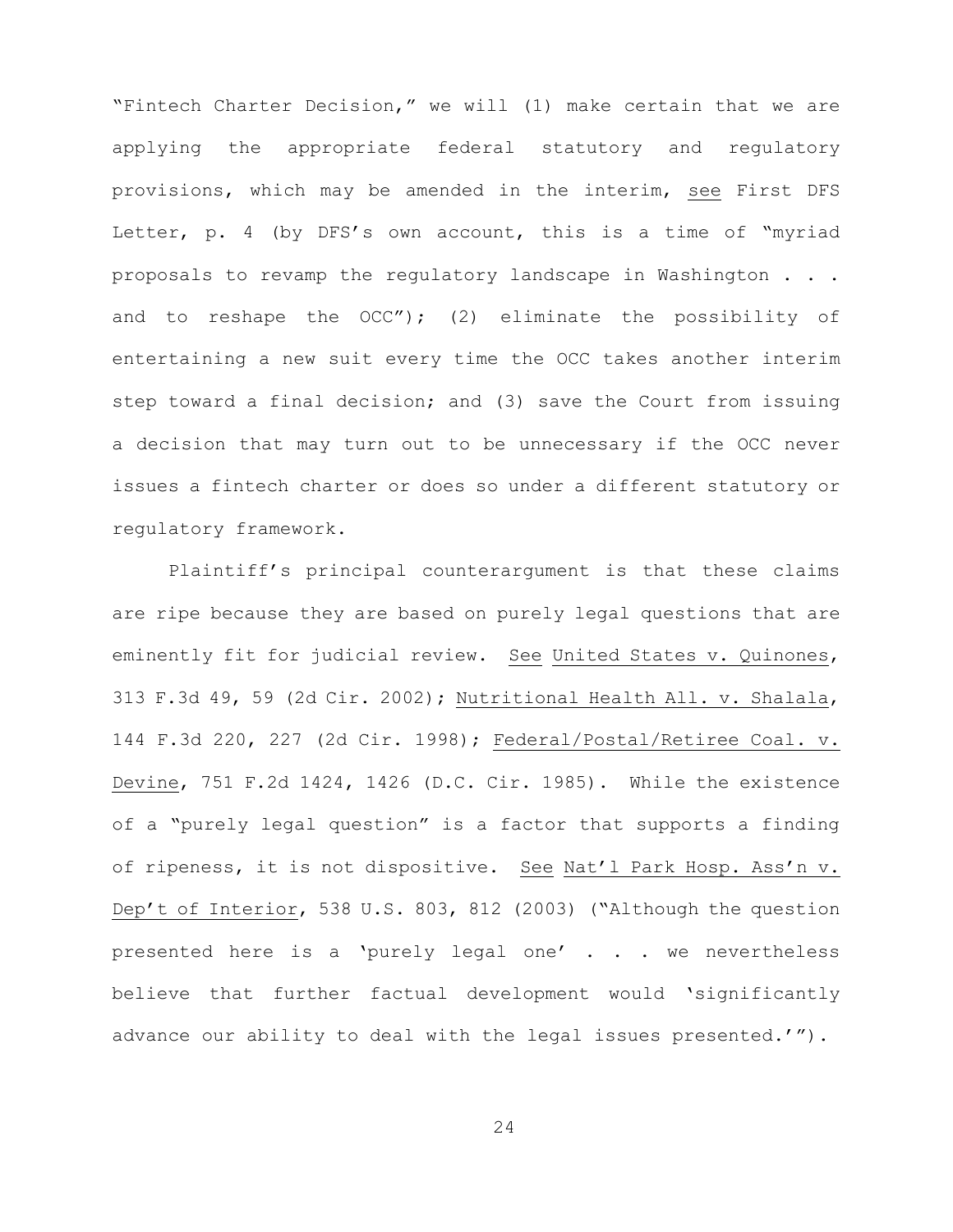Moreover, the "future contingencies" that remain may be determinative of the questions before us. See Walsh, 714 F.3d 691 (citing Grandeau, 528 F.3d at 132). Even if the OCC decides to regulate fintech companies by awarding them national charters, it may decide to do so by means other than SPNB charters pursuant to § 5.20(e)(1). See Exchequer Speech, p. 10. In sum, the issues presented by DFS's complaint will be better resolved if and when plaintiff can point to a final decision by the OCC to issue fintech charters.

As to ripeness's hardship prong, defendants argue convincingly that plaintiff will not suffer any hardship from delay because any injuries they might suffer are contingent on future actions the OCC may or may not take. It is well settled law in this Circuit that "[t]he mere possibility of future injury" does not constitute hardship. See Simmonds, 326 F.3d 351, 360. Plaintiff does not (and cannot credibly) argue that any immediate hardship would follow from a finding that this case is not ripe.

In a letter dated November 28, 2017, DFS requested that if the Court dismisses this case on the basis of ripeness that it "(1) require the OCC to provide prompt and adequate notice to the Court and the Superintendent if and when a decision is made to accept applications from so-called fintech companies for special purpose charters under 12 C.F.R. § 5.20, and (2) allow the Superintendent to reinstate this case on notice with adequate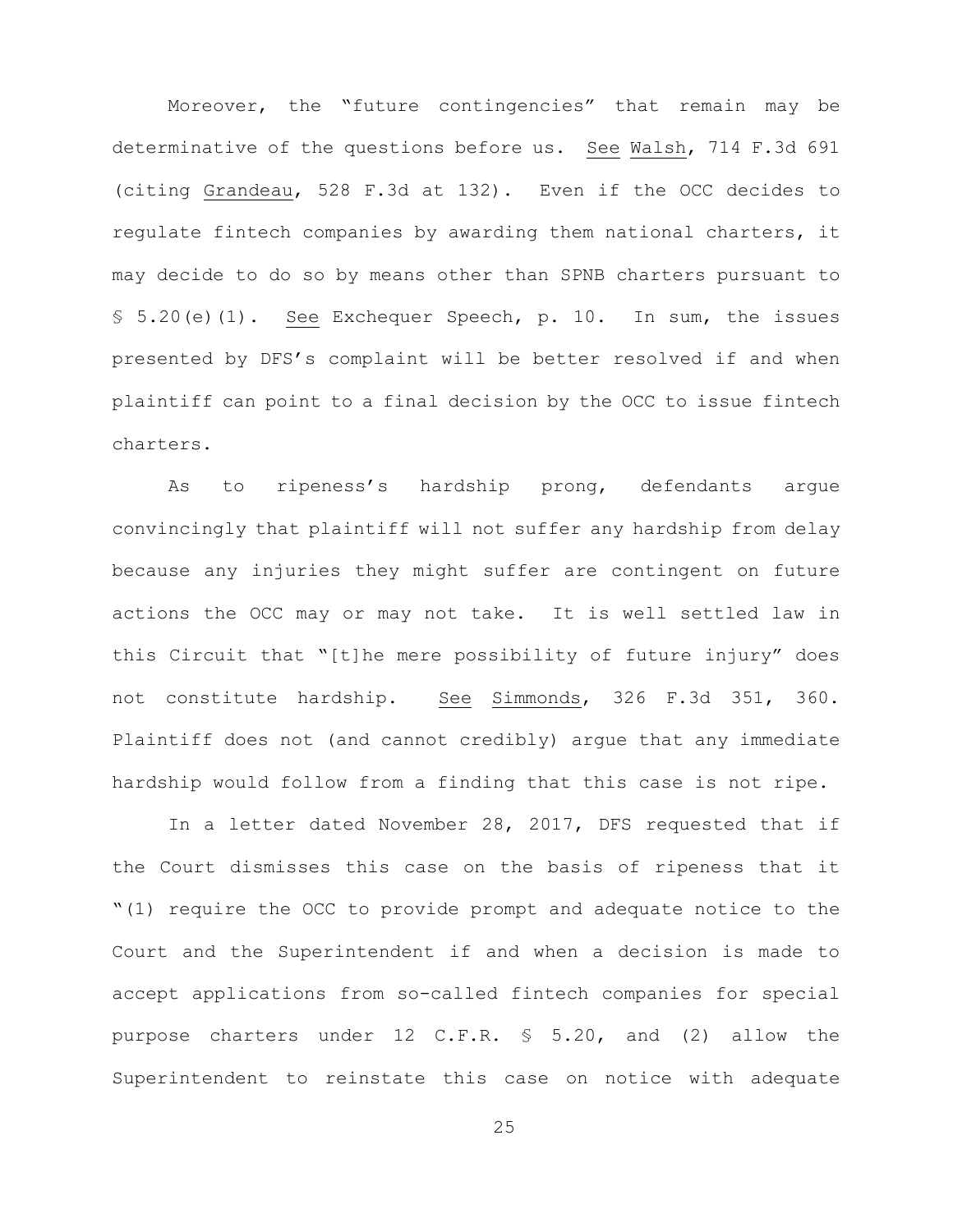opportunity for the issues to be briefed and argued prior to the granting of any application by the OCC." (ECF No. 26, p. 1.)

Without subject matter jurisdiction, the Court cannot grant the relief requested. However, the Court suggests that it would be sensible for the OCC to provide DFS with notice as soon as it reaches a final decision given DFS's stated intention to pursue these issues and in consideration of potential applicants whose interests would be served by the timely resolution of any legal challenges. The Court also refers DFS to the OCC's letter of December 1, 2017, which indicates that (1) any fintech applicant for an SPNB charter is required by 12 C.F.R. § 5.8 to publish a public notice of its filing; and (2) information about any such filing would be available in the OCC's Weekly Bulletin on the OCC website. (See ECF No. 29.)

#### **IV. CONCLUSION**

Defendants' motion to dismiss (ECF No. 18) for lack of subject matter jurisdiction is granted without prejudice. See Katz v. Donna Karan Co., 872 F.3d 114, 121 (2d Cir. 2017) ("[W]hen a case is dismissed for lack of federal subject matter jurisdiction, Article III deprives federal courts of the power to dismiss the case with prejudice. As a result, where a case is dismissed for lack of Article III standing, as here, that disposition cannot be entered with prejudice, and instead must be dismissed without prejudice.") (internal citations omitted) (emphasis in original).